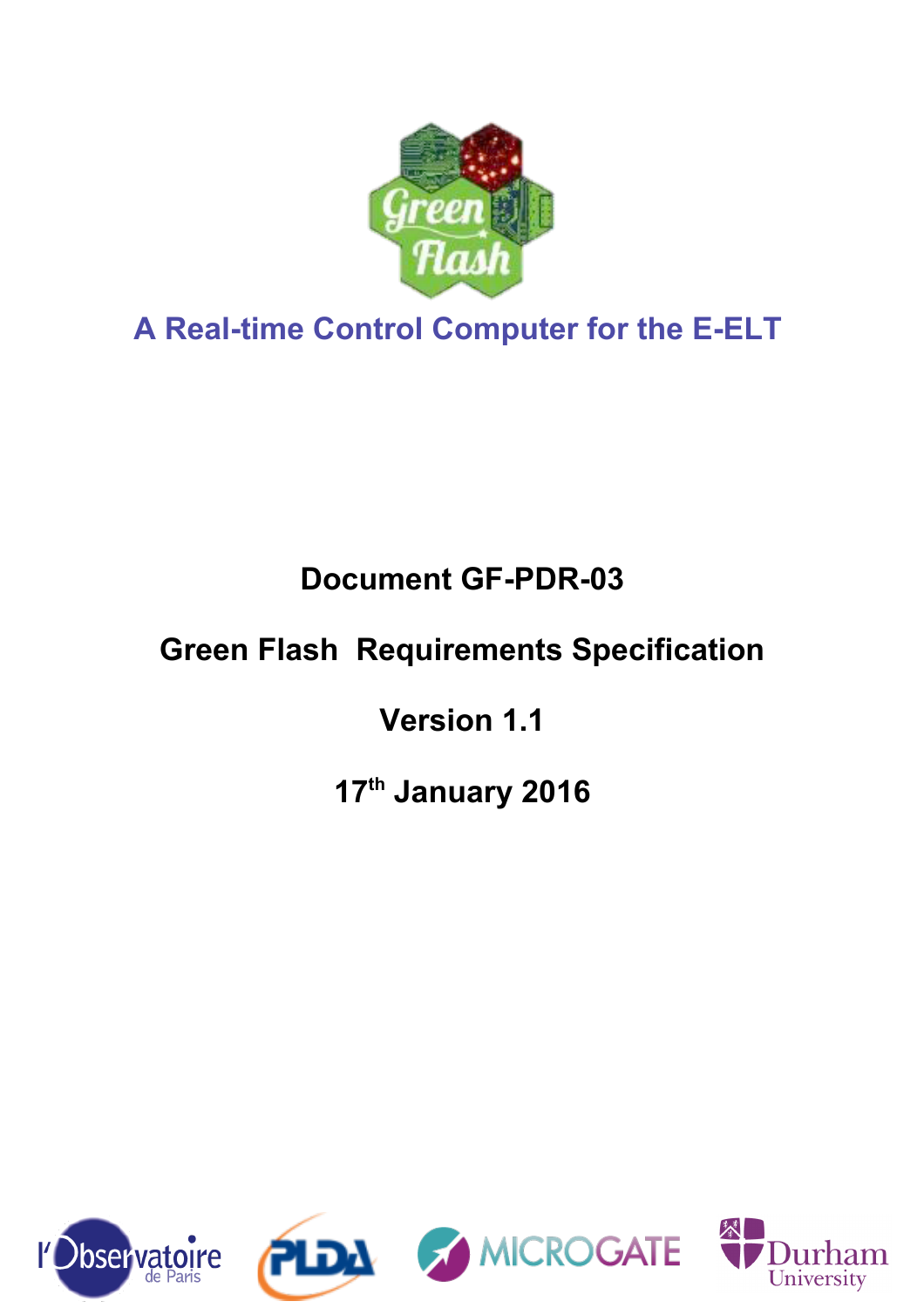

Title: Ref: Version: Authors: Page: Green Flash Requirements GF-PDR-03 1.1 Nigel Dipper Eddy Younger 2 of 25

**Green Flash Requirements Specification**

# **Change Record**

| <b>Version</b> | <b>Date</b>      | <b>Author(s)</b>    | <b>Remarks</b>                                                                                                       |
|----------------|------------------|---------------------|----------------------------------------------------------------------------------------------------------------------|
| 0.1            | 14 Feb 2015      | Nigel Dipper        | Initial skeleton version                                                                                             |
| 0.2            | 8 May 2015       | Eddy Younger        | Reformatted; updates from<br>AGB, EJY                                                                                |
| 0.3            | 29 May 2015      | Nigel Dipper        | <b>Updates from NAD</b>                                                                                              |
| 0.4            | 30 Oct 2015      | Eddy Younger        | Added derived performance<br>requirements                                                                            |
| 0.5            | 4 Nov 2015       | Nigel Dipper        | Minor corrections                                                                                                    |
| 0.6            | 12 Nov 2015      | <b>Eddy Younger</b> | Minor changes; added METIS<br>performance requirements;<br>added table of requirements<br>and requirement numbering. |
| 0.7            | 17 Nov 2015      | <b>Eddy Younger</b> | Additional requirements<br>identified in existing text                                                               |
| 0.8            | 27 Nov 2015      | Eddy Younger        | Revised METIS performance<br>requirements                                                                            |
| 0.9            | 17 December 2015 | Eddy Younger        | Comments from Roberto,<br>Damien                                                                                     |
| 0.10           | 17 December 2015 | <b>Eddy Younger</b> | Corrections from NAD                                                                                                 |
| 1.0            | 8 January 2016   | <b>Eddy Younger</b> | Renumber and release for PDR                                                                                         |
| 1.1            | 17 January 2016  | Eddy Younger        | Reformatted                                                                                                          |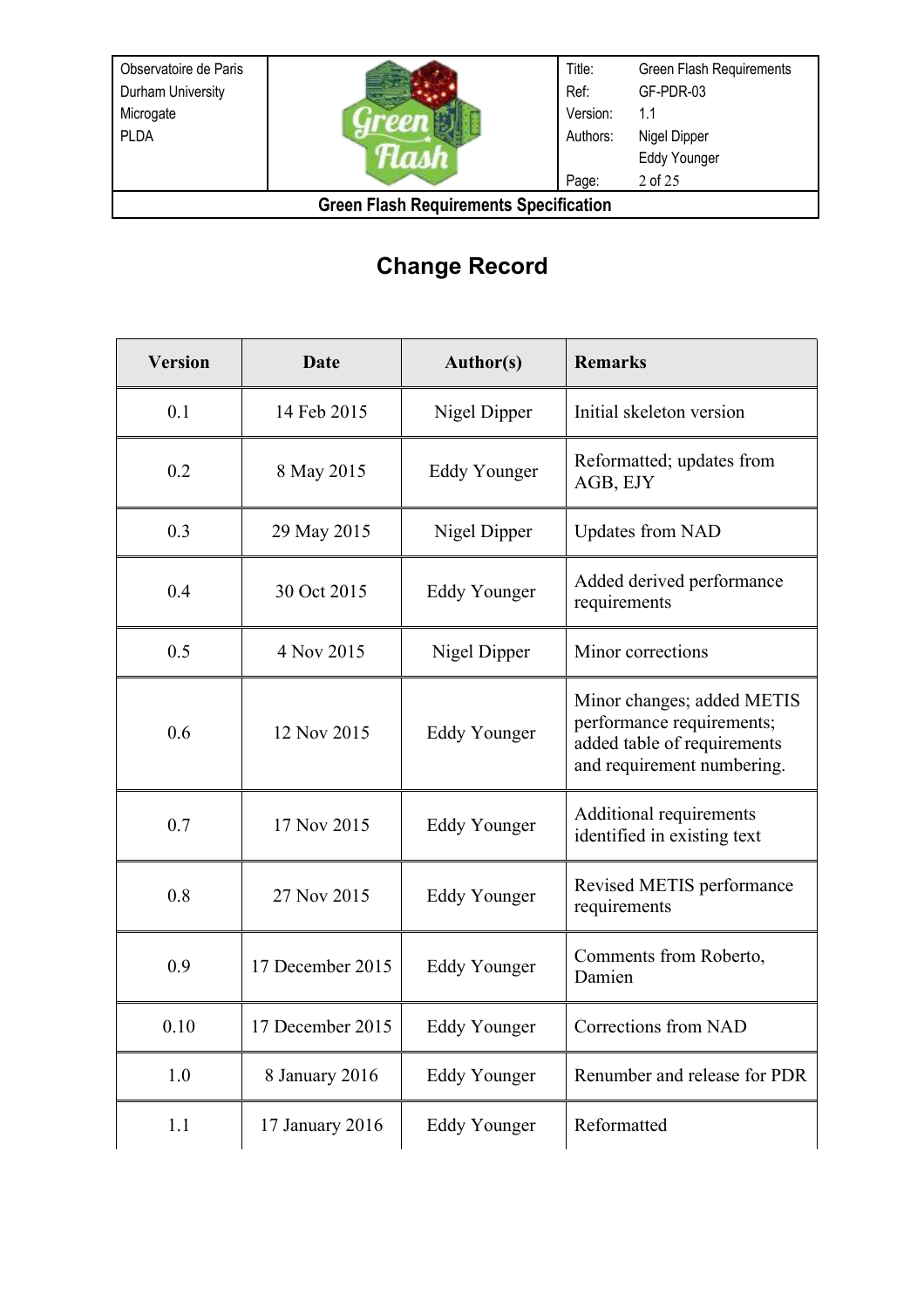

Green Flash Requirements Title: GF-PDR-03 Ref: Version:  $1.1$ Nigel Dipper Authors: Eddy Younger  $3$  of  $25$ Page:

**Green Flash Requirements Specification** 

# **Table of Contents**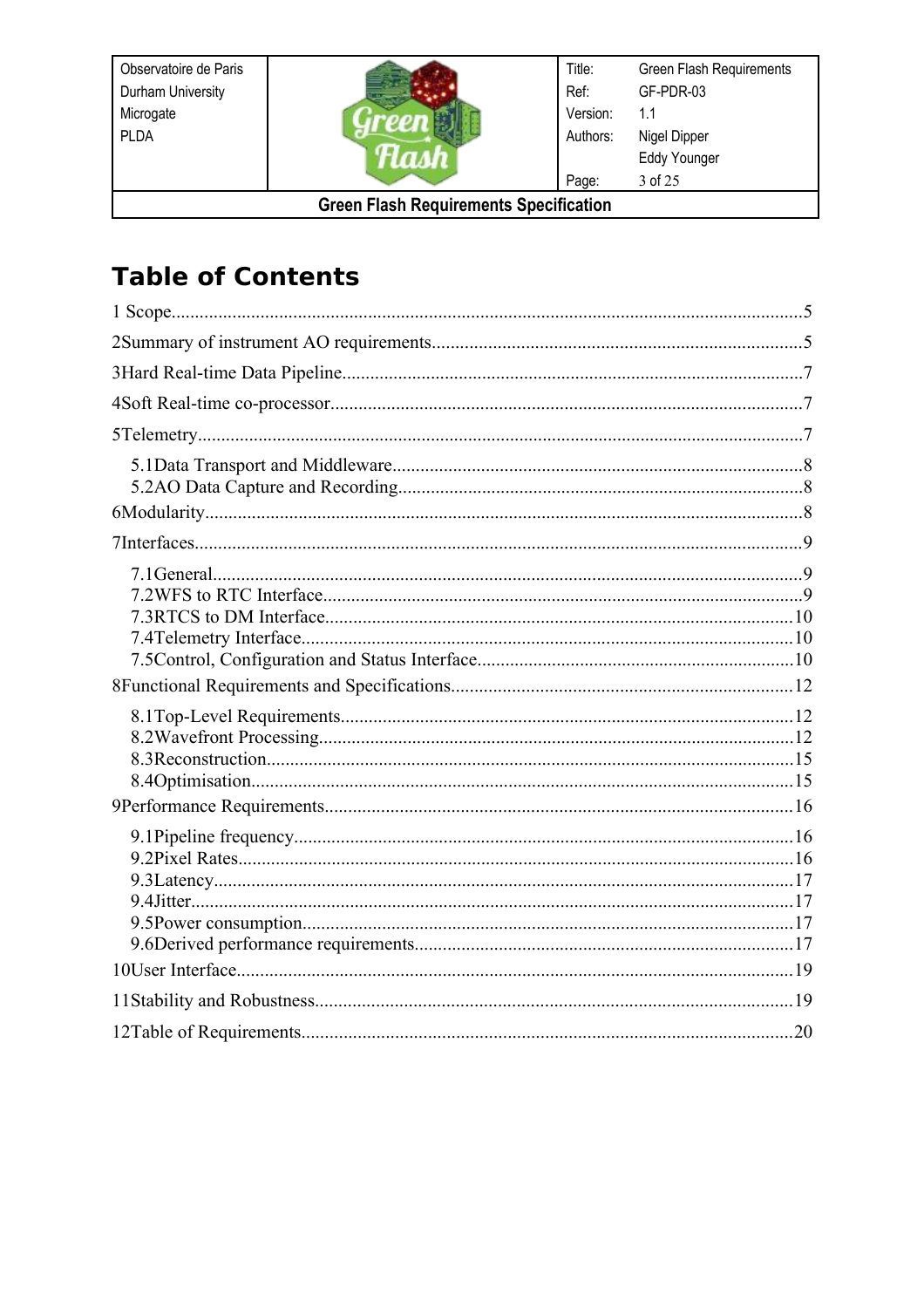| Observatoire de Paris                         |  | Title:   | Green Flash Requirements |
|-----------------------------------------------|--|----------|--------------------------|
| Durham University                             |  | Ref:     | GF-PDR-03                |
| Microgate                                     |  | Version: | 1.1                      |
| <b>PLDA</b>                                   |  | Authors: | Nigel Dipper             |
|                                               |  |          | <b>Eddy Younger</b>      |
|                                               |  | Page:    | 4 of 25                  |
| <b>Green Flash Requirements Specification</b> |  |          |                          |

# **Acronyms and abbreviations**

#### Table 1 Acronyms and Abbreviations

| <b>AIT</b>   | Assembly, integration and testing         |
|--------------|-------------------------------------------|
| AO           | <b>Adaptive Optics</b>                    |
| <b>CORBA</b> | Common Object Request Broker Architecture |
| CoDR         | Conceptual design review                  |
| <b>DDS</b>   | Data Distribution Service                 |
| <b>DM</b>    | Deformable Mirror                         |
| <b>DMC</b>   | Deformable Mirror Controller              |
| E-ELT        | European Extremely Large telescope        |
| <b>ESO</b>   | European Southern Observatory             |
| <b>FFT</b>   | Fast Fourier transform                    |
| (s) F P D P  | (serial) Front Panel Data Port            |
| <b>FSM</b>   | Fast Steering Mirror                      |
| ICD          | <b>Interface Control Document</b>         |
| <b>LGS</b>   | Laser Guide Star                          |
| <b>NGS</b>   | Natural Guide Star                        |
| <b>PDR</b>   | Preliminary Design review                 |
| <b>RTC</b>   | Real-Time Computer                        |
| <b>RTCS</b>  | Real-Time Control System                  |
| <b>TCS</b>   | Telescope Control System                  |
| WFS          | <b>Wavefront Sensor</b>                   |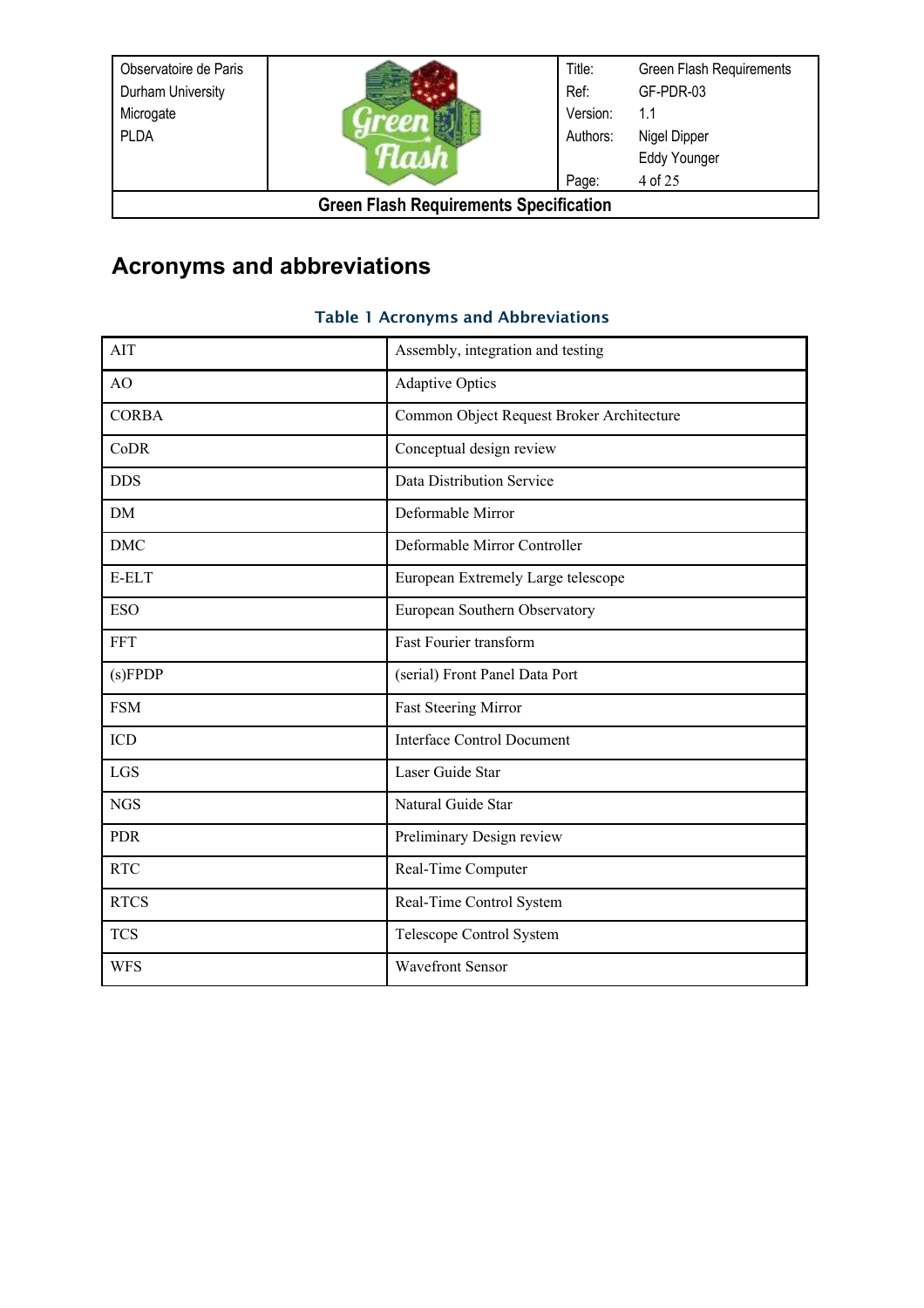| Observatoire de Paris                         |  | Title:   | Green Flash Requirements |
|-----------------------------------------------|--|----------|--------------------------|
|                                               |  |          |                          |
| Durham University                             |  | Ref:     | GF-PDR-03                |
| Microgate                                     |  | Version: | 1.1                      |
| <b>PLDA</b>                                   |  | Authors: | Nigel Dipper             |
|                                               |  |          | <b>Eddy Younger</b>      |
|                                               |  | Page:    | 5 of 25                  |
| <b>Green Flash Requirements Specification</b> |  |          |                          |

# **1 Scope**

This document specifies the requirements for a prototype real-time control system (RTCS) for Adaptive Optics, at the scale of first-light instruments for the E-ELT. The functional- and performance requirements derive primarily from known or anticipated requirements of three particular instruments:

- 1. the MAORY multi-conjugate adaptive optics (MCAO) system designed to feed the MICADO first-light imaging camera. These requirements flow down from the science requirements of MICADO to the requirements for the MAORY AO system and thus to the RTCS.
- 2. The HARMONI integral-field spectrograph
- 3. The METIS mid-infrared imager/spectrograph

The prototype RTCS, whilst targeted at these instruments, aims also to provide the core of a system capable of meeting the requirements of the other major instruments proposed for the E-ELT. Some of the prototype requirements hence reflect its application to these other instruments.

The prototype RTCS will be a complete system. It will include a low latency 'hard real-time' computer, a 'soft real-time' computer that supports the calibration, configuration and control of the system, the interfaces between these elements, the interfaces to the wave-front sensor (WFS) cameras and to the deformable mirrors (DM) and all of the required software.

In addition, the RTCS must interface to the E-ELT telescope Control System (TCS). This interface is not yet well defined. The requirements for the interface flow down from the control strategy of the E-ELT active optics and other control systems and from the AO control strategy within the RTCS.

This initial draft combines both system requirements and user requirements.

# **2 Summary of instrument AO requirements**

All instruments on the E-ELT are likely to require an AO system to achieve their science goals. Here we consider the known instrument requirements, and seek to map these onto a specification for a generic RTCS. The telescope deformable mirror is known as M4 and has a total of 5316 actuators of which 4326 are in the pupil.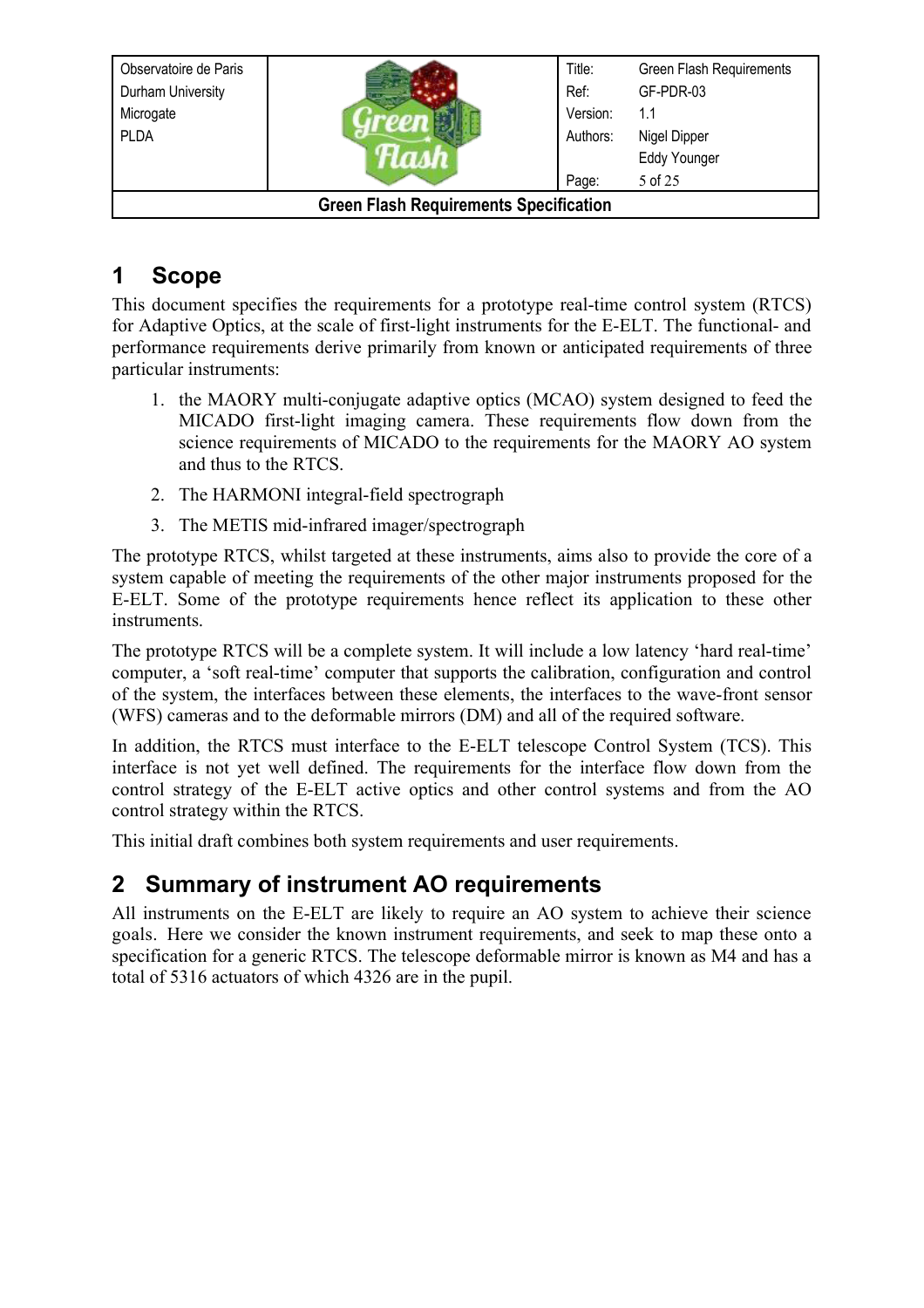

Title: Ref: Version: Authors: Page: Green Flash Requirements GF-PDR-03 1.1 Nigel Dipper Eddy Younger 6 of 25

#### **Green Flash Requirements Specification**

| <b>Instrument</b> | AO mode                    | <b>LGS</b>          | <b>NGS</b>                      | <b>DMs</b>                       | <b>Frame rate</b> |
|-------------------|----------------------------|---------------------|---------------------------------|----------------------------------|-------------------|
| Harmoni           | <b>SCAO</b><br><b>LTAO</b> | 4,74x74<br>subaps   | 1:                              | 1:<br>M <sub>4</sub>             | 800Hz             |
| Micado/<br>Maory  | <b>SCAO</b><br><b>MCAO</b> | 6,74x74<br>subaps   | 3: (low order<br>$-8x8$ ?)      | 2 or 3:<br>$M4 +$<br>1 or 2      | 500Hz             |
| <b>METIS</b>      | <b>SCAO</b><br><b>LTAO</b> | $\blacksquare$<br>6 | 3 (8x8 ?)<br>3(8x8)             | M <sub>4</sub><br>M <sub>4</sub> | 1000Hz            |
| <b>MOSAIC</b>     | <b>MOAO</b>                | 6:74x74<br>subaps   | 5:74x74<br>subaps               | 11:<br>$M4 +$<br>10 off 64x64    | 250Hz             |
| <b>HIRES</b>      | <b>GLAO</b>                | 6:74x74<br>subaps   | $1-3$ : (low<br>order $-8x8$ ?) | 1:<br>M <sub>4</sub>             | 500Hz             |
| <b>EPICS</b>      | <b>XAO</b>                 | No LGS              | 1:200x200<br>subaps             | 2:<br>$M4 +$<br>201x201          | $2 - 3kHz$        |

#### <span id="page-5-0"></span>Table 2.1: E-ELT instrument AO requirements

Clearly, the specific requirements of each of these instruments differ widely, in terms of the numbers of WFSs and DMs, the frame rate and the AO mode. A system designed specifically for Micado/MAORY will not meet the requirements of the other listed instruments. The optimum approach to the design of AO RTC systems for the E-ELT therefore will be to create a generic design/architecture which can support as many of these instruments as possible via a modular approach to both the core processing pipeline and the external interfaces to WFS and DMs. This generic system will be provided by GreenFlash and can be customised to suit individual instruments.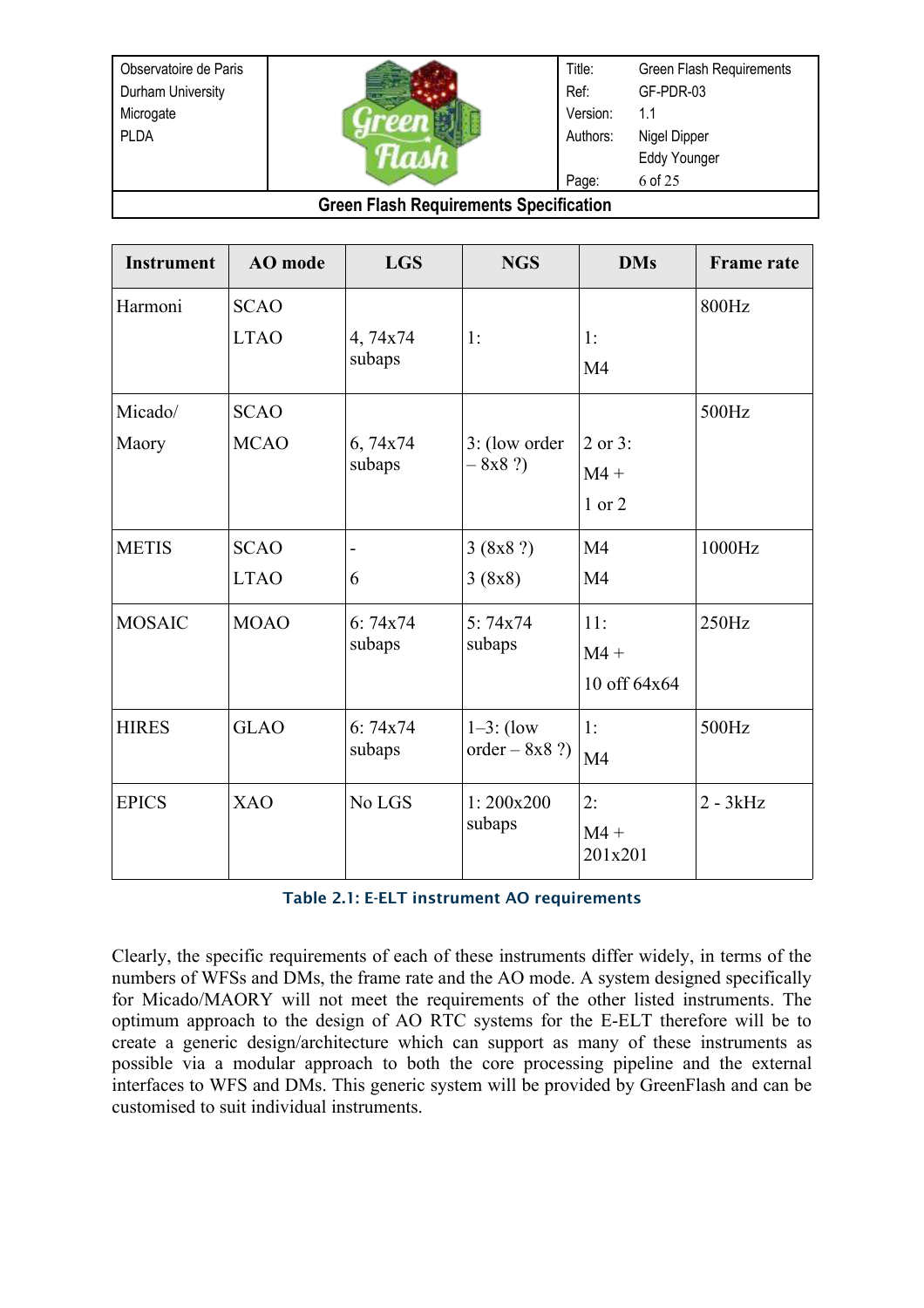| Observatoire de Paris                         |  | Title:   | Green Flash Requirements |
|-----------------------------------------------|--|----------|--------------------------|
|                                               |  |          |                          |
| Durham University                             |  | Ref:     | GF-PDR-03                |
| Microgate                                     |  | Version: | 1.1                      |
| PLDA                                          |  | Authors: | Nigel Dipper             |
|                                               |  |          | <b>Eddy Younger</b>      |
|                                               |  | Page:    | 7 of 25                  |
| <b>Green Flash Requirements Specification</b> |  |          |                          |

# <span id="page-6-9"></span>**3 Hard Real-time Data Pipeline**

This is the low latency data pipeline system, for which low jitter is essential. The requirements for jitter differ depending on the instrument being served.

<span id="page-6-11"></span>**R3.10** The real-time data pipeline must be capable of accepting all wavefront sensor information at up to the maximum frame rates, and processing this with the algorithms specified below, before

<span id="page-6-3"></span>**R3.20** delivering DM demands with a latency of less than 2 frame times between first pixel received and last actuator delivered.

<span id="page-6-10"></span>**R3.30** The design of the real-time pipeline must be modular such that the required performance (throughput, latency, and jitter) may be achieved by appropriate choice of hardware:

- 1. sufficiently powerful sequential computing units, as these become available
- 2. sufficient numbers of concurrent processing units/coprocessors operating in parallel

The implications are that the design should be highly parallel, with sequential bottlenecks reduced to a minimum (ideally eliminated).

# <span id="page-6-4"></span>**4 Soft Real-time co-processor**

<span id="page-6-8"></span>**R4.10** The soft real-time coprocessor shall receive telemetry data in real-time from the hard real-time data pipeline, and use this to compute updated, optimised parameters for the pipeline. Key functions of the soft real-time co-processor are

- <span id="page-6-7"></span>➢ **R4.30** matrix inversion to generate new control matrices, at a rate TBD
- <span id="page-6-6"></span>➢ **R4.40** calculation of phase covariance.
- <span id="page-6-5"></span>➢ **R4.50** offload of systematic low-order modes to the telescope active optics system

These are computationally demanding operations which need to be offloaded from the pipeline processor so as not to degrade its performance. They will call for substantial computational power.

Specific requirements for the soft real-time co-processor flow down from the specific instrument specifications.

# <span id="page-6-2"></span>**5 Telemetry**

<span id="page-6-1"></span>**R5.10** The hard real-time pipeline shall output diagnostic and statistical telemetry for the use of optimization and logging systems (see [5.2\)](#page-7-0); these may be a part of the soft real-time coprocessor, or may be separate systems.

<span id="page-6-0"></span>**R5.12** The telemetry data will consist of at least the following: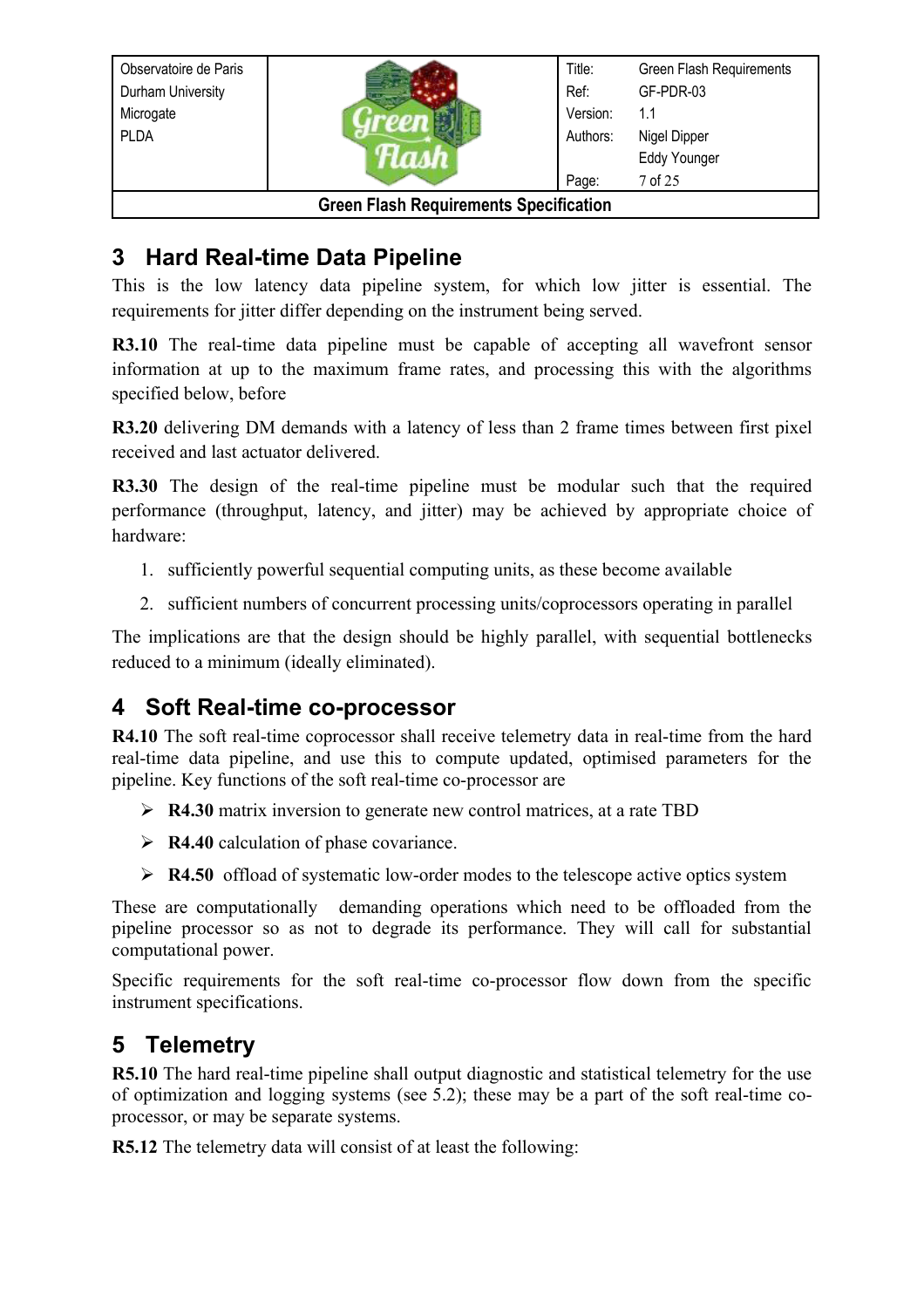- ➢ Raw and calibrated pixels (temporally subsampled at a configurable rate) from all WFS
- $\triangleright$  Sub-aperture and frame statistics (total flux, ...)
- ➢ Slopes
- $\triangleright$  Algorithm parameters
- ➢ DM demands
- <span id="page-7-5"></span>➢ Status

# **5.1 Data Transport and Middleware**

The hard real-time pipeline requires a very low latency, very low jitter data transport between its modules in order to achieve the top-level requirements. Minimum complexity and overhead is essential here. Since this is essentially point-to-point transport between functional modules of the pipeline, complex middleware is not required and so a simple high bandwidth low-latency transport is preferred, such as shared memory, OpenMPI or simple UDP sockets.

<span id="page-7-1"></span>**R5.14** Telemetry shall be published using DDS middleware. However, the middleware will be abstracted from the data sources and consumers and can be replaced with an alternative if such is identified or required.

Middleware for control and status is TBD. It could be DDS; more likely to be CORBA. Again, it is a requirement that the control and status middleware is well abstracted.

# <span id="page-7-0"></span>**5.2 AO Data Capture and Recording**

<span id="page-7-4"></span>**R5.20** A hardware/software system is required which is able to capture and record all AO telemetry data. This is quite separate to the recording of science data. The most demanding case in terms of performance requirements is to capture all possible telemetry sources undecimated at the maximum frame rate. The maximum bandwidths required are therefore instrument specific.

<span id="page-7-3"></span>**R5.22** The ability to record contiguous frames of undecimated data for a period of the order of 10s is a requirement, particularly for calibration purposes. This will dictate a buffer size within the data capture system.

# <span id="page-7-2"></span>**6 Modularity**

Green Flash is an experimental system designed to evaluate a number of technologies and algorithms, including emerging technologies not available at the time of writing. As such, its design is required to be modular, with standardized interfaces which facilitate the replacement of functional components.

Critical E-ELT interfaces such as the instrument-TCS interface are not yet defined or known. It is therefore essential that there is minimal coupling between these interfaces and the RTC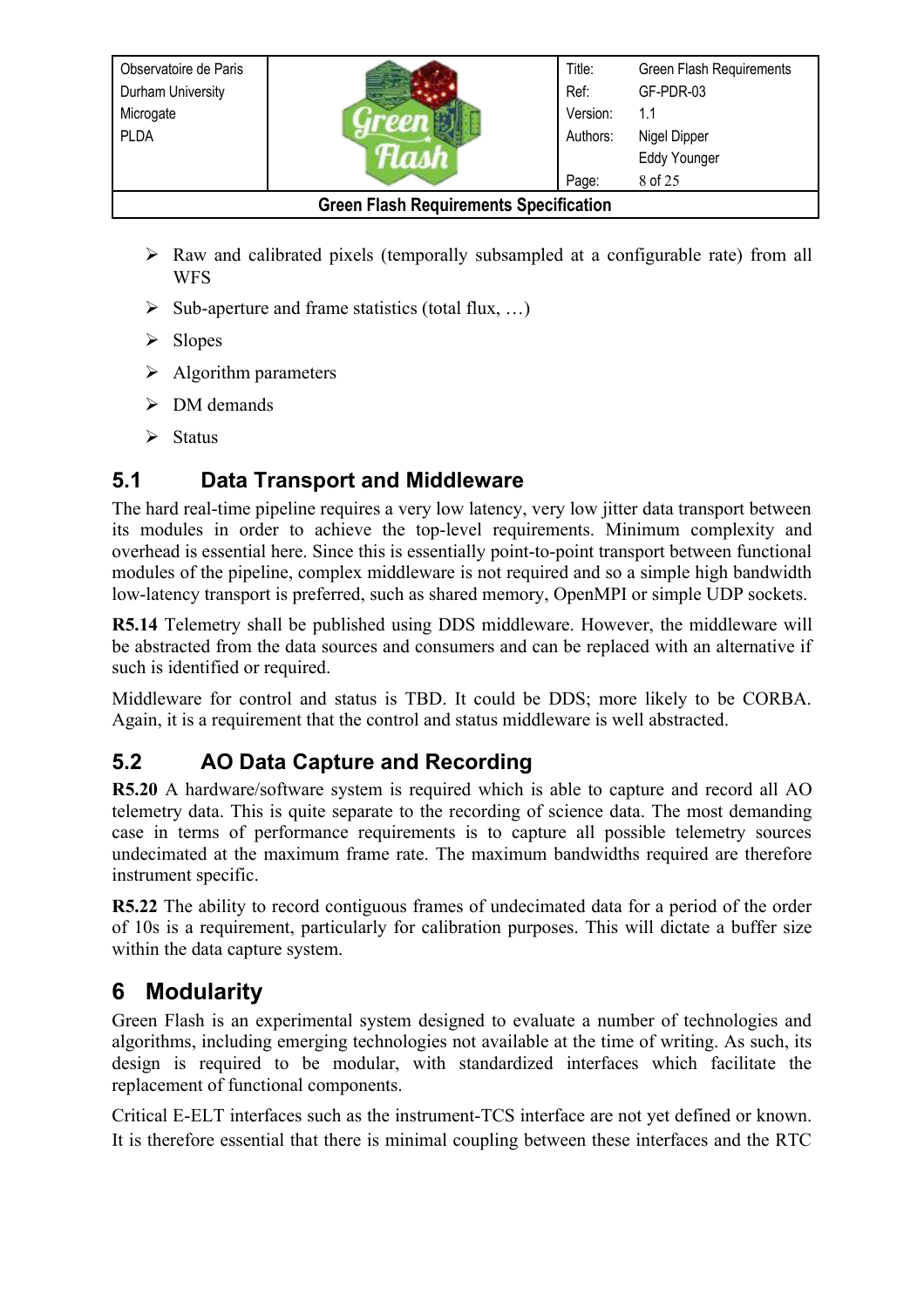| Observatoire de Paris                         |  | Title:   | <b>Green Flash Requirements</b> |
|-----------------------------------------------|--|----------|---------------------------------|
| Durham University                             |  | Ref:     | GF-PDR-03                       |
| Microgate                                     |  | Version: | 1.1                             |
| <b>PLDA</b>                                   |  | Authors: | Nigel Dipper                    |
|                                               |  |          | <b>Eddy Younger</b>             |
|                                               |  | Page:    | 9 of 25                         |
| <b>Green Flash Requirements Specification</b> |  |          |                                 |

core software in order for design and development of this software to proceed without the risk of extensive rework in the future.

<span id="page-8-1"></span>**R6.10** The real-time pipeline core logic shall be decoupled from the middleware.

<span id="page-8-7"></span>**R6.20** Interfaces with (control- and telemetry) middleware shall be implemented as modules. The interfaces between these modules and the core software shall be a) minimal; and b) abstracted, in the sense that details of the hardware/middleware are hidden from the core software.

<span id="page-8-6"></span>**R6.30** It shall be possible to replace a software module with another which uses a different algorithm to perform the same basic function; for example, to replace the reconstructor specified in this document with an experimental algorithm, or to replace an input or output module in order to interface with alternative hardware. The inter-module interfaces shall allow replacement of modules possible without requiring a full rebuild of the system.

<span id="page-8-5"></span>**R6.40** The following components (at least) shall be implemented as modules:

- 1. Data pipeline input module
- 2. Pixel calibrator (sect. [8.2\)](#page-11-0)
- 3. Windowing algorithm (sect. [8.2\)](#page-12-1)
- 4. Centroider (sect. [8.2\)](#page-12-0)
- 5. Reconstructor (sect. [8.3\)](#page-14-1)
- 6. DM drive temporal filter (sect. [8.3\)](#page-14-0)
- 7. DM drive output module

It shall not be necessary to recompile/rebuild the full software in order to replace components at this specified level of modularity.

# **7 Interfaces**

### <span id="page-8-3"></span>**7.1 General**

<span id="page-8-4"></span>**R7.10** Hardware and software interfaces in Green Flash will conform as far as possible/practical to evolving ESO/Sparta standards.

<span id="page-8-0"></span>**R7.12** The inter-module data format for all data pipeline modules shall be the SPARTA frame format, unless otherwise stated. The frame number shall be retained throughout the pipeline as the means to relate the data at all stages to the initial pixel frame from which it is derived.

# <span id="page-8-2"></span>**7.2 WFS to RTC Interface**

This interface is responsible for the input of data to the hard real-time data pipeline. The WFS cameras are expected to have onboard pixel processing capabilities, and may be capable of producing raw pixels, calibrated pixels, pre-processed (e.g. thresholded) pixels or even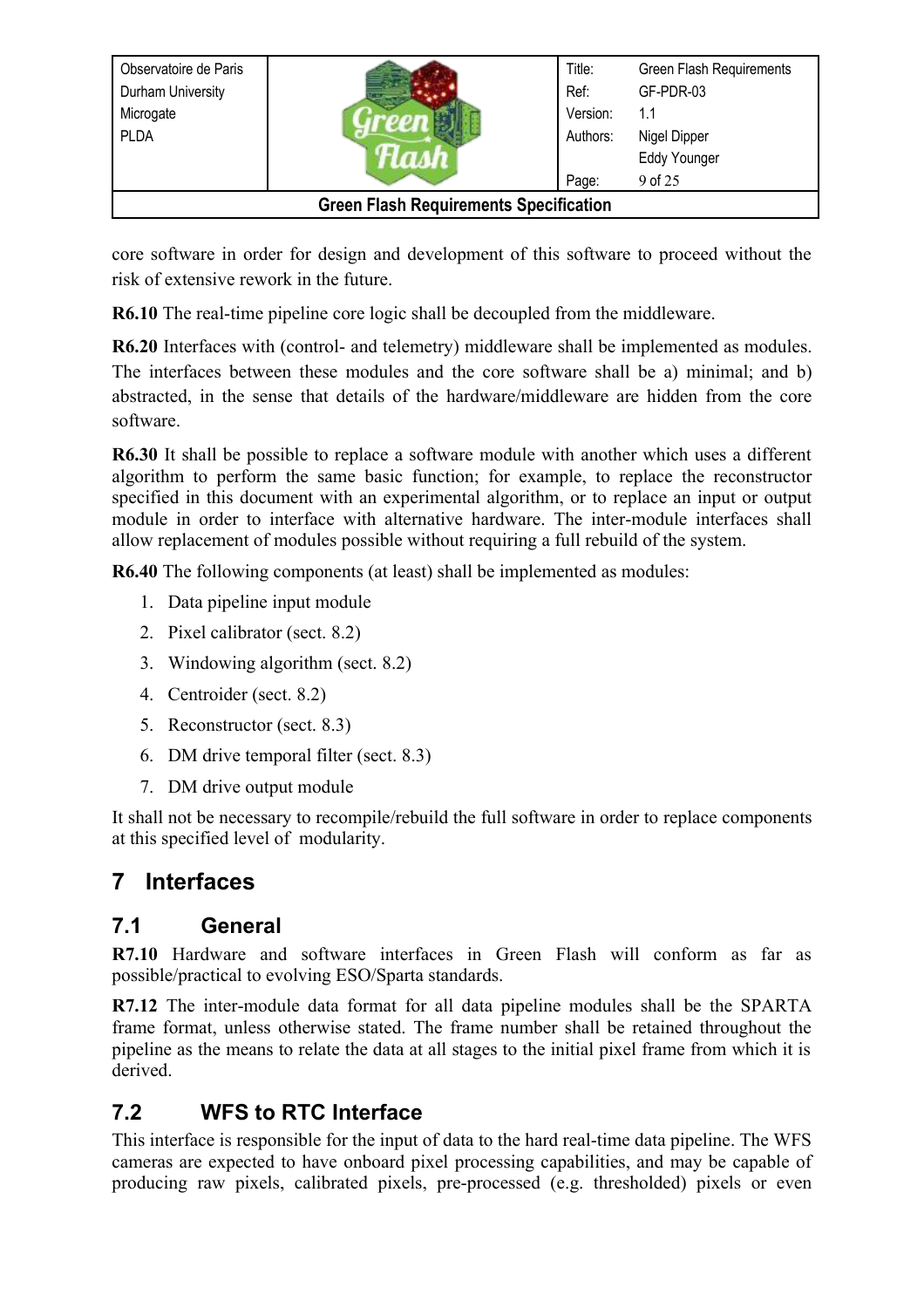| Observatoire de Paris                         |  | Title:   | <b>Green Flash Requirements</b> |
|-----------------------------------------------|--|----------|---------------------------------|
| Durham University                             |  | Ref:     | GF-PDR-03                       |
| Microgate                                     |  | Version: | 1.1                             |
| <b>PLDA</b>                                   |  | Authors: | Nigel Dipper                    |
|                                               |  |          | <b>Eddy Younger</b>             |
|                                               |  | Page:    | 10 of 25                        |
| <b>Green Flash Requirements Specification</b> |  |          |                                 |

centroids. This 'intelligent interface' may be located in the cameras or in hardware within the hard real-time computer.

<span id="page-9-2"></span>**R7.20** The hard real-time data pipeline shall be configurable to accept raw pixels, calibrated pixels, or centroids.

<span id="page-9-9"></span>**R7.22** This interface shall be modular to enable different types of WFS camera to be connected, including non-intelligent directly-connected cameras.

<span id="page-9-8"></span>**R7.24** As a minimum, the following camera types should be suported/supportable: Cameralink, sFPDP, AIA, GbE and 10GbE.

### <span id="page-9-7"></span>**7.3 RTCS to DM Interface**

<span id="page-9-1"></span>**R7.30** The RTCS shall generated demands to drive one or more DMs. One of these will be the E-ELT M4 mirror; instruments may contain their own DM(s) in addition to this. This interface shall be modular, to enable support for one or more of:

- 1. Interface to the telescope M4 (defined by ESO)
- 2. DAC card(s) contained within the RTC itself
- 3. External drive electronics, connected via (for example) ethernet or fpdp
- 4. Separate intelligent DM controller(s) (DMCs)

This module shall accept demands from the RTCS core in SPARTA frame format (see **[R7.12\)](#page-8-0)** and turn these into output suitable for the specific DM being driven – either commands to an external mirror controller or calls into the driver for a locally-hosted DAC card.

### <span id="page-9-4"></span>**7.4 Telemetry Interface**

The hard real-time data pipeline shall publish diagnostic, statistical and telemetry data to the soft real-time system as described in section [5](#page-6-2) (See **[R5.10](#page-6-1)** , **[R5.12](#page-6-0)**). This data shall be published actively and asynchronously by the data pipeline.

Telemetry data shall be published via DDS (see **[R5.14](#page-7-1)**).

<span id="page-9-6"></span>**R7.40** Each telemetry data sample shall contain a frame number. In the case of status data, the sample should contain the frame number of the last frame handled.

<span id="page-9-5"></span>**R7.42** Data shall be identified and timestamped in such a way that it is possible to relate calculated quantities (slopes, DM demands etc) to the input data and parameters from which they were generated, and also to contemporaneous science observations.

# <span id="page-9-3"></span>**7.5 Control, Configuration and Status Interface**

<span id="page-9-0"></span>**R7.50** The hard real-time system shall provide an interface and an API for configuration, calibration, control and status reporting. Configuration, calibration and control shall be possible via

1. An engineering GUI running on the hard real-time host itself (see **[R10.10](#page-18-0)**).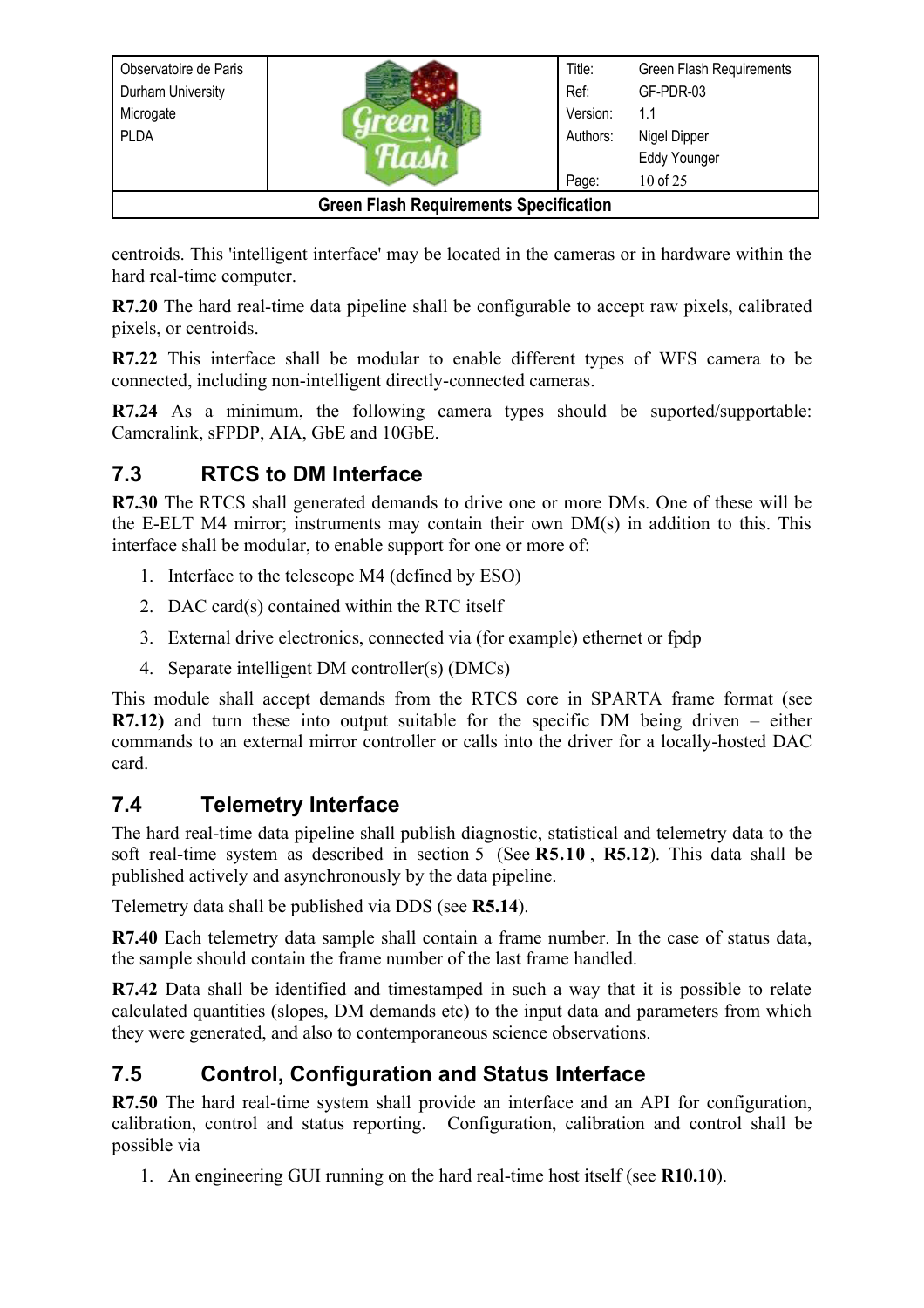| Observatoire de Paris                         |  | Title:   | Green Flash Requirements |
|-----------------------------------------------|--|----------|--------------------------|
| Durham University                             |  | Ref:     | GF-PDR-03                |
| Microgate                                     |  | Version: | 1.1                      |
| <b>PLDA</b>                                   |  | Authors: | Nigel Dipper             |
|                                               |  |          | <b>Eddy Younger</b>      |
|                                               |  | Page:    | 11 of 25                 |
| <b>Green Flash Requirements Specification</b> |  |          |                          |

2. A control interface which is able to receive commands from remote sources.

Status reporting shall be via the engineering GUI and by status messages transmitted via the telemetry interface as follows:

- <span id="page-10-1"></span>1. **R7.54** Regular status messages at a user configurable frequency. These shall be identified by the frame number of the last frame fully processed by the pipeline. They shall contain all relevant status for each component of the pipeline together with overall status information for the system as a whole (e.g. "control on", "loop closed", etc.). The frequency of these massages shall be configurable via the command interface.
- <span id="page-10-0"></span>2. **R7.56** Asynchronous Status Changed messages - these shall have the same format as periodic status messages, and shall be generated whenever the state of the hard realtime system changes due to an external event or a command.

### **Command set**

The hard real-time system shall provide an interface and API for the execution of commands from a local GUI (for testing) or from a remote client (see **[R7.50\)](#page-9-0).**

<span id="page-10-6"></span>**R7.60** Sending commands to the hard real-time system shall not increase the latency of the data pipeline. It should be possible to send all commands whilst the pipeline is running.

<span id="page-10-5"></span>**R7.62** Any command that affects the data pipeline shall be applied to a full frame and never to a partial frame. Thus all data pipeline parameters (such as a reconstructor matrix) must be double-buffered so that the data pipeline only uses the new data when its upload is complete.

In this context, it should also be possible to:

- $\triangleright$  Load to the buffer NOT being used by the pipeline and switch buffers between frames
- $\triangleright$  Load new data to a specific buffer (A or B) that is NOT being used by the pipeline
- ➢ Switch buffers without upload of new parameters (useful to switch rapidly between 2 values, matrices, etc.)

<span id="page-10-4"></span>**R7.64** There shall be software locks to ensure that a second command will not be processed whilst a command is still executing.

<span id="page-10-3"></span>**R7.66** Since commands are thus 'blocking', there shall be an abort command and a timeout for every command.

<span id="page-10-2"></span>**R7.68** On completion (or timeout or abort), commands shall return an acknowledgement with the status (success, timeout, error etc) and the last frame number. Every command resulting in a change of status shall result in the transmission of a status frame with the new status, including the last frame number, via the telemetry stream as stated by **[R7.56](#page-10-0)**.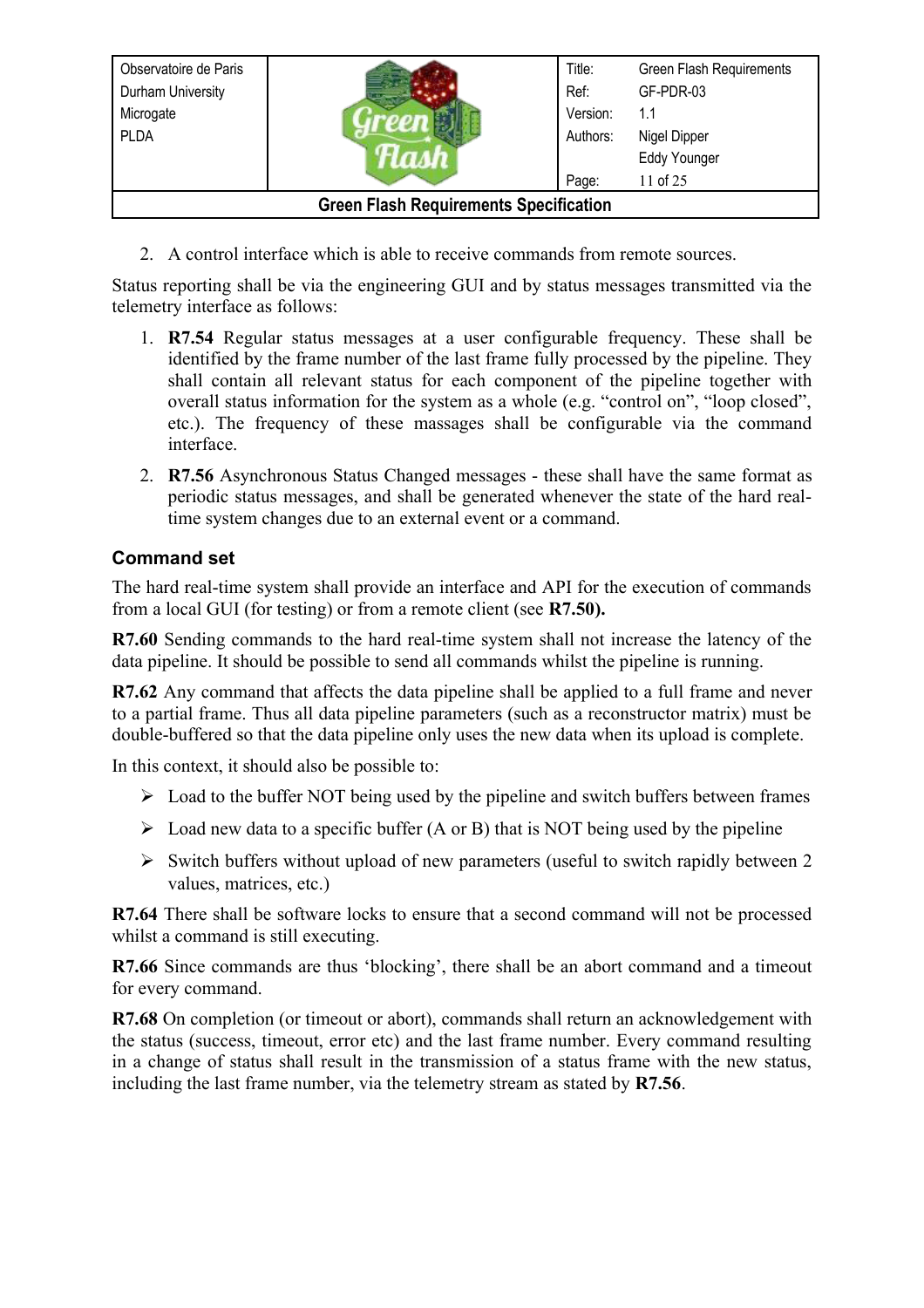| Observatoire de Paris                         |  | Title:   | Green Flash Requirements |
|-----------------------------------------------|--|----------|--------------------------|
| Durham University                             |  | Ref:     | GF-PDR-03                |
| Microgate                                     |  | Version: | 1.1                      |
| <b>PLDA</b>                                   |  | Authors: | Nigel Dipper             |
|                                               |  |          | <b>Eddy Younger</b>      |
|                                               |  | Page:    | 12 of 25                 |
| <b>Green Flash Requirements Specification</b> |  |          |                          |

# **8 Functional Requirements and Specifications**

# **8.1 Top-Level Requirements**

The RTC shall accept pixel input from the wavefront sensors, and produce output to drive DMs (see **[R7.20](#page-9-2)**, **[R7.30\)](#page-9-1).**

# <span id="page-11-1"></span>**8.2 Wavefront Processing**

Wavefront processing comprises all functions concerned with processing raw pixels from the wavefront sensors into slopes.

<span id="page-11-3"></span>**R8.10** Wavefront processing shall be modularised such that the following implementations are possible:

- 1 Wavefront processing implemented entirely in CPU. The hard real-time system will receive raw pixel data from the Cameras, and shall implement all required wavefront processing functionality.
- 2 Wavefront processing in CPU with accelerator support. As above but some or all processing offloaded to accelerators to reduce latency.
- 3 Centroid and slope calculation in CPU (with or without coprocessors). The pixel calibration will be performed in the intelligent camera interfaces, and the calibrated pixels fed to the hard real-time system.
- 4 Wavefront processing entirely in intelligent camera interfaces. The slopes will be calculated entirely by the cameras or by the intelligent interface module in the RTC box.

#### <span id="page-11-0"></span>**Pixel calibration**

Pixel calibration shall be performed by the data pipeline prior to calculation of centroids, and will consist of the following steps:

- $\triangleright$  Map pixels to subapertures
- $\triangleright$  Bad-pixel handling
- $\triangleright$  Background image subtraction
- $\triangleright$  Flat-field (gain) compensation
- $\triangleright$  Thresholding (noise reduction)
- $\triangleright$  Pixel weighting
- $\triangleright$  Apply global power factor (pixel intensity)<sup>n</sup>

<span id="page-11-2"></span>**R8.11** Calibration procedures shall be implemented which are able to generate bad-pixel maps, flat-field and background images, and pixel thresholds for each detector.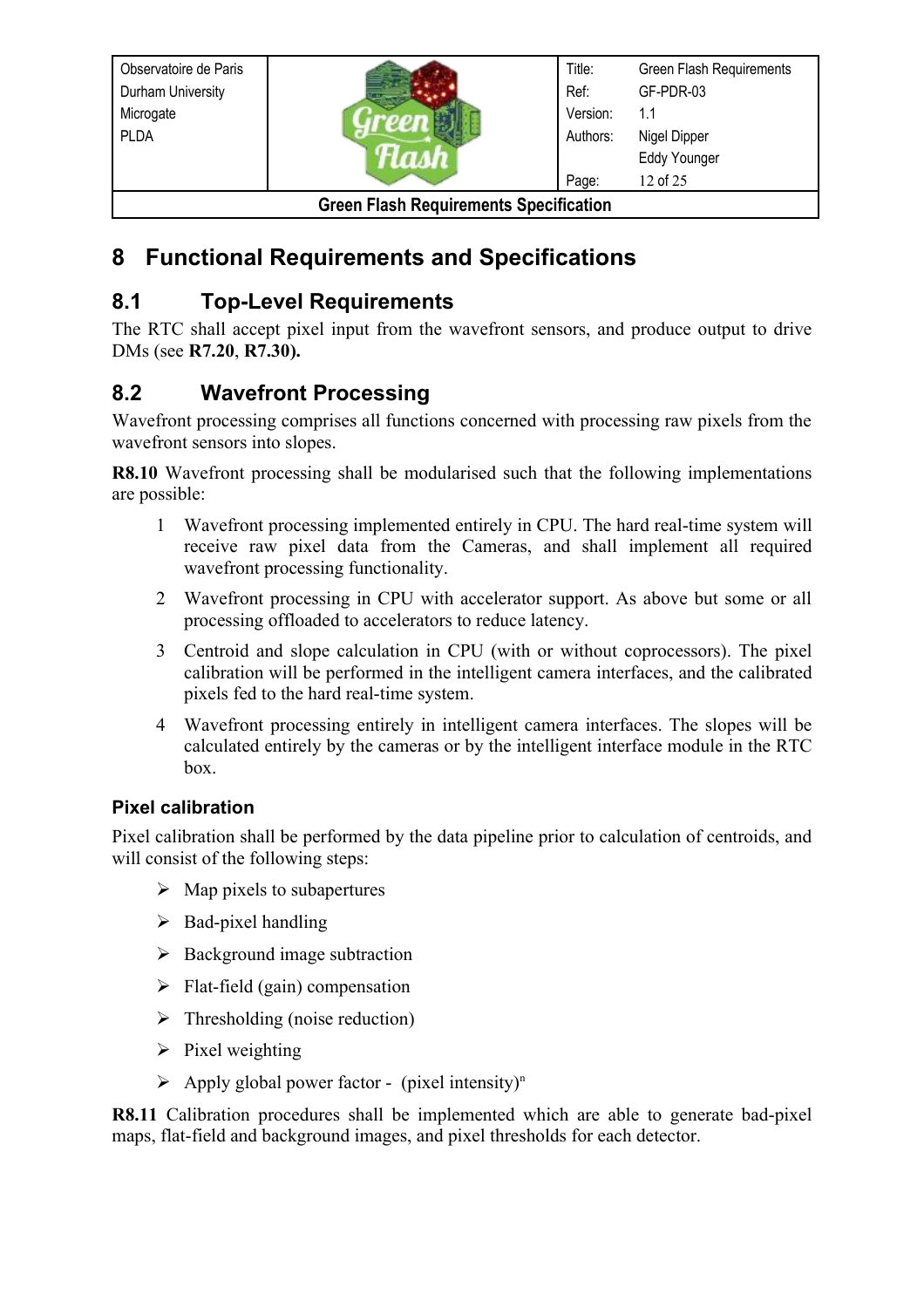| Observatoire de Paris                         |  | Title:   | Green Flash Requirements |
|-----------------------------------------------|--|----------|--------------------------|
| Durham University                             |  | Ref:     | GF-PDR-03                |
| Microgate                                     |  | Version: | 1.1                      |
| <b>PLDA</b>                                   |  | Authors: | Nigel Dipper             |
|                                               |  |          | <b>Eddy Younger</b>      |
|                                               |  | Page:    | 13 of 25                 |
| <b>Green Flash Requirements Specification</b> |  |          |                          |

<span id="page-12-7"></span>**R8.12** It shall be possible to update pixel calibration parameters in real time without interrupting the data pipeline, introducing additional latency, or causing data corruption.

### **Thresholding**

The classical way to compute the centre of gravity is first to apply a threshold, in order to reject some of the noise.

Two thresholding algorithms exist, which are not equivalent:

Algorithm 1:

if ( value<threshold ) value=0

Algorithm 2:

 $value = value - threshold$ if ( $value \leq 0$ ) value=0

Both algorithms (1 and 2) should be implemented.

<span id="page-12-6"></span>**R8.13a** It shall be possible to select which of the 2 algorithms is used when the data pipeline starts.

<span id="page-12-5"></span>**R8.13b** It shall be possible to switch between the two algorithms whilst the data pipeline is running, without interrupting the pipeline.

#### <span id="page-12-0"></span>**Centroiding and slope calculation**

<span id="page-12-4"></span>**R8.14a** The baseline centroiding algorithm shall be weighted centre-of-gravity.

<span id="page-12-3"></span>**R8.14b** Correlation centroiding, either directly or by FFT, shall be implemented as an alternative algorithm.

<span id="page-12-2"></span>**R8.15** It shall be possible to replace this algorithm with other algorithms, as described in sect. [6.](#page-7-2)

#### <span id="page-12-1"></span>**WFS Windowing**

Open-loop operation of a WFS requires a special treatment of the computation of the center of gravity of the Hartmann spots. In closed loop operation, the spot is supposed to remain close to the centre of the window in which the computation is done. In open-loop however, the WFS spot images are expected to move significantly over time relative to the detector.

Notice that the notion of window was inherited from the early ages of adaptive optics, when real-time computers were not sufficiently powerful to achieve complex calculations on the whole image. This notion of window allows the computation to be done in a parallel way. Now, it becomes more and more necessary to update this method, and a variety of other algorithms can be imagined:

#### *Basic Windowing*

In this method, the centroid computation is done within a fixed window for each spot. This is the method used in SPARTA.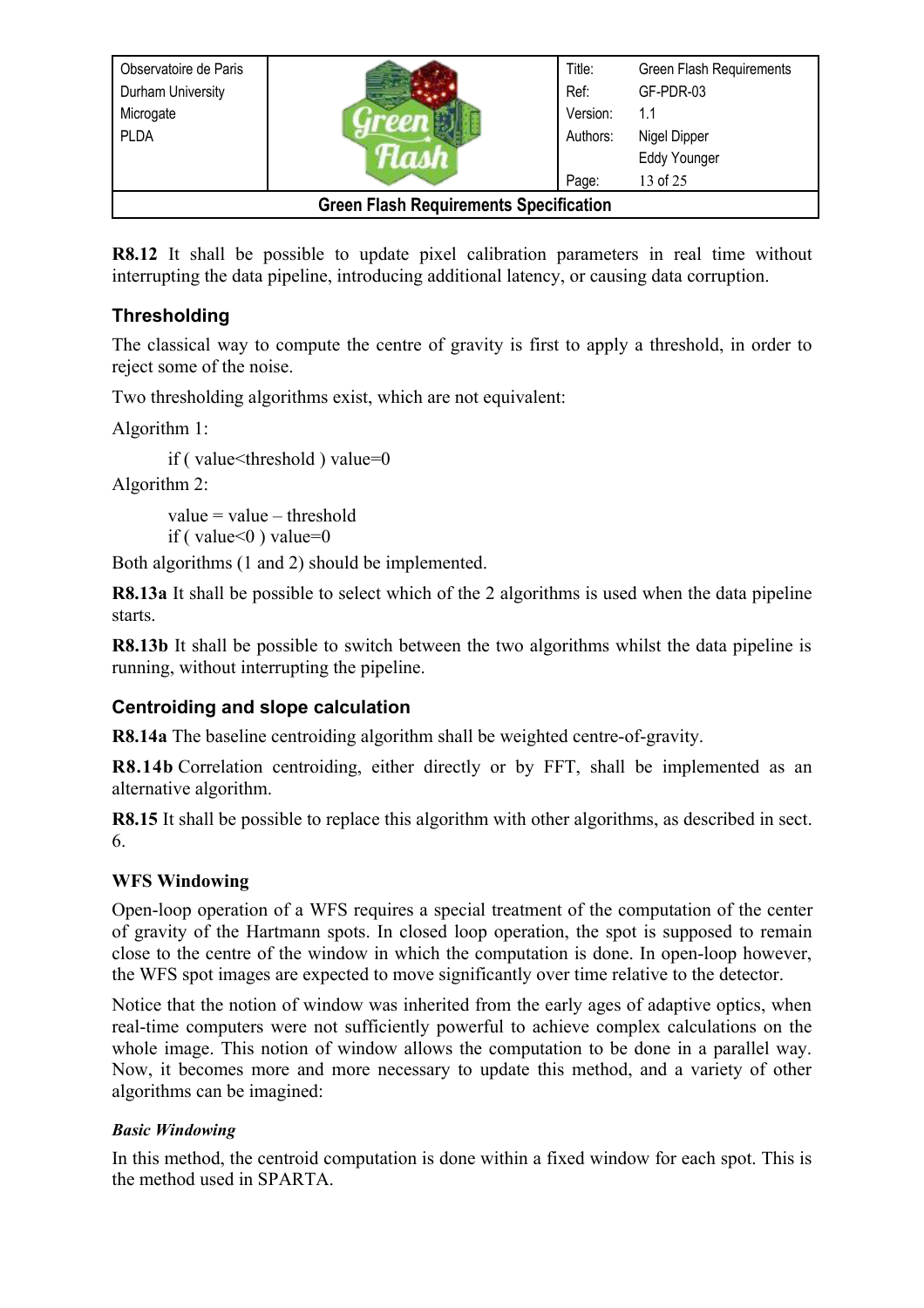| Observatoire de Paris                         |  | Title:   | Green Flash Requirements |
|-----------------------------------------------|--|----------|--------------------------|
| Durham University                             |  | Ref:     | GF-PDR-03                |
| Microgate                                     |  | Version: | 1.1                      |
| <b>PLDA</b>                                   |  | Authors: | Nigel Dipper             |
|                                               |  |          | Eddy Younger             |
|                                               |  | Page:    | 14 of 25                 |
| <b>Green Flash Requirements Specification</b> |  |          |                          |

It should however be noted that the size of a window must be independent from the pitch of the windows. Eventually, the size of a window may be larger than the window pitch, so that a given pixel may belong to several windows. This situation cannot be handled by SPARTA.

<span id="page-13-1"></span>**R8.16** Fixed windowing as described shall be implemented.

<span id="page-13-0"></span>**R8.17** The size of the window shall be independent of the window pitch.

#### *Adaptive Windowing*

The difference from the basic windowing is that windows may be moved all together with the average wavefront slope. Again as for basic windowing, there is a requirement for the size of a window to be independent from the pitch of the windows.

There are some dangers with this method:

WARNING 1: this procedure may be unstable in some cases.

WARNING 2: As the boxes are moving, it is important that the centres of gravity of the spots are expressed in a coordinate system that *does not move* with the windows, but which is fixed with respect to the pixels of the CCD.

<span id="page-13-8"></span>**R8.18** Adaptive windowing as described shall be implemented.

<span id="page-13-7"></span>**R8.19** It shall be possible to define windows such that

- $\triangleright$  They are non-square (i.e. rectangular)
- $\triangleright$  They are defined by their top-left pixel coordinate and their X and Y extent
- $\triangleright$  Their geometries are different for each subaperture

<span id="page-13-6"></span>**R8.20** Temporal filtering of window position updates shall be implemented to avoid instabilities.

<span id="page-13-5"></span>**R8.22** It is expected that the windowing algorithms used will be AO mode and instrument specific. The algorithms must be readily replaceable as described in sect. [6.](#page-7-2)

#### **Reference Slopes**

<span id="page-13-4"></span>**R8.24** The soft real-time system shall compute the reference slopes to be used for residual slope calculation. These will be averages of a large number (100 to 1000) of consecutive slope measurements. These reference slopes will be calculated in the soft real-time system based on the slope telemetry data transmitted from the hard real-time system. The reference slope values will be updated by external command. The update rate for reference slopes will depend on the frame rate but is likely to be in the range 0.5 to 10 Hz.

<span id="page-13-3"></span>**R8.26** The slope data in the telemetry stream must be sub-sampled so that data from contiguous frames can be used to calculate the reference slopes.

<span id="page-13-2"></span>**R8.28** The hard real-time system shall provide an interface to update reference slopes in real time without interrupting the pipeline, causing data corruption, or introducing additional latency.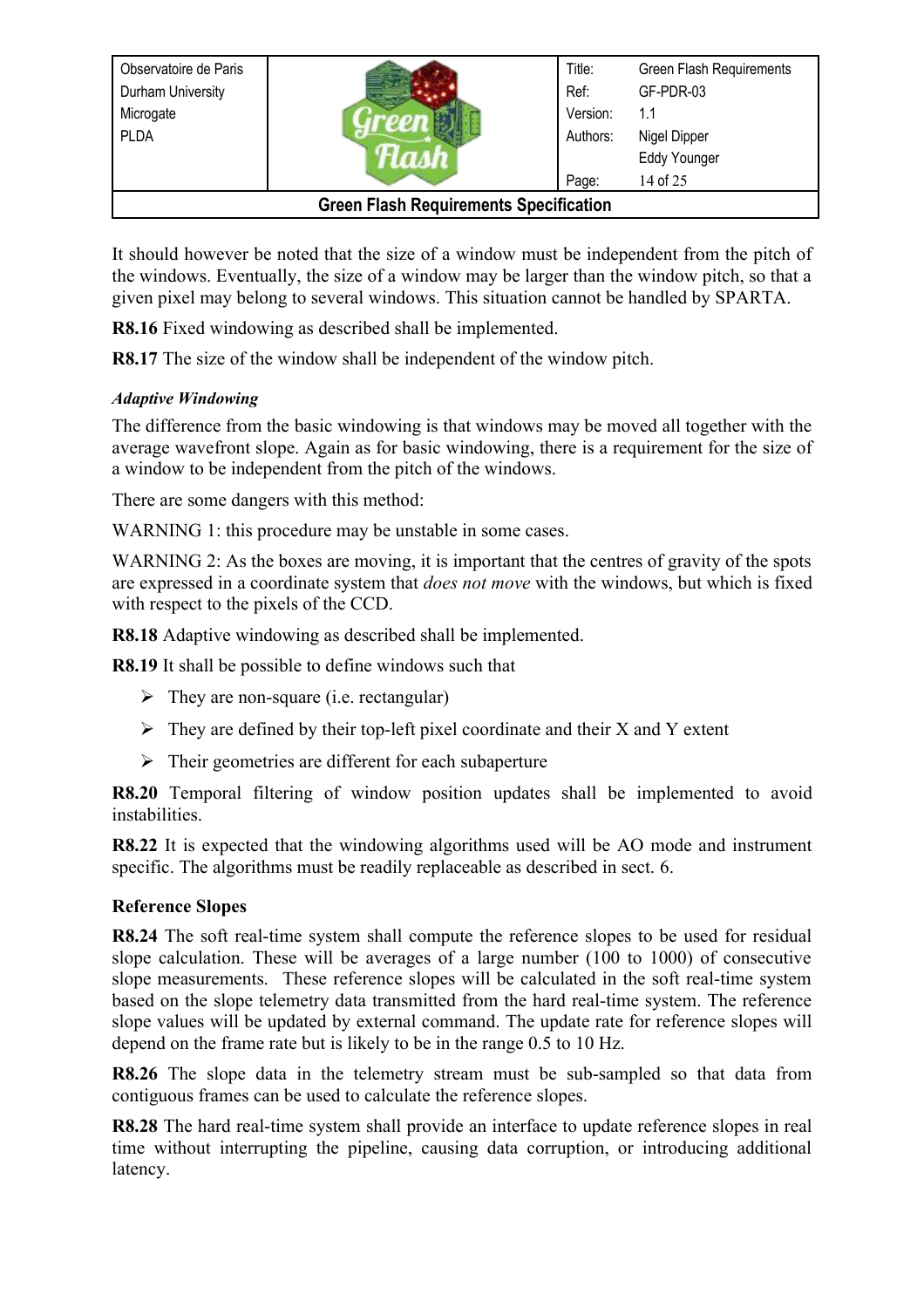| Observatoire de Paris                         |  | Title:   | Green Flash Requirements |
|-----------------------------------------------|--|----------|--------------------------|
| Durham University                             |  | Ref:     | GF-PDR-03                |
| Microgate                                     |  | Version: | 1.1                      |
| <b>PLDA</b>                                   |  | Authors: | Nigel Dipper             |
|                                               |  |          | <b>Eddy Younger</b>      |
|                                               |  | Page:    | 15 of 25                 |
| <b>Green Flash Requirements Specification</b> |  |          |                          |

### <span id="page-14-4"></span>**8.3 Reconstruction**

#### <span id="page-14-1"></span>**Reconstructor Algorithms**

The data pipeline shall use the calculated slopes to reconstruct the incoming wavefront.

<span id="page-14-11"></span>**R8.30** The design of the reconstructor stage shall allow the actual reconstructor algorithm to be changed without change to the interfaces with the slope calculation stage and the DM control stage; this will allow alternative algorithms to be used without a redesign of the data pipeline.

#### **Calibration**

<span id="page-14-10"></span>**R8.32** It must also be possible to perform manual calibration procedures in order to calculate interaction matrices for the mirror(s). As a minimum it shall be possible to upload a DM drive vector from a file, and to drive a single actuator on demand. Calculation of the interaction matrices will be performed by the soft real-time system using telemetry data from the hard real-time system.

#### <span id="page-14-0"></span>**Filtering, clipping and anti-windup**

<span id="page-14-9"></span>**R8.34** Temporal filtering of the DM demands generated by the reconstructor shall be performed.

<span id="page-14-8"></span>**R8.36** The exact nature of this filtering is not fixed at this time; it is likely that several algorithms will be required depending on AO mode and instrument. The hard real-time software design must facilitate the use of alternative filtering algorithms, as described in sect. [6.](#page-7-2)

<span id="page-14-7"></span>**R8.37** Anti-saturation shall be performed on the demands sent to the DM control stage, but not on the calculated values used in recurrence relations used to calculate subsequent demand vectors. This will ensure that the DM demands remain within a safe range. It shall be possible to enable/disable anti-saturation controls. The nature of the anti-saturation control is dependent on the actual mirror technology, and may differ for force-limited and voltagelimited mirrors. Saturation management for the E-ELT M4 is handled by the M4 mirror drive system, which is a telescope system external to the instrument RTCS

<span id="page-14-6"></span>**R8.38** The number of actuators that are in saturation must be recorded. If the number is greater than a configurable maximum, an error shall be generated.

<span id="page-14-5"></span>**R8.39** Anti-windup shall be implemented for the DMs. The most basic algorithm attempts to maintain the average actuator value at the middle of the allowed range. More advanced DM control algorithms (such as Kalman or  $H_{\infty}$ ) may well remove the need for anti-windup algorithm. It shall be possible to enable/disable this processing via the command interface.

### <span id="page-14-2"></span>**8.4 Optimisation**

<span id="page-14-3"></span>**R8.40** The data pipeline shall output (optionally temporally sub-sampled) pixel, centroid, slope and DM drive data in real time to the soft real-time system as described in sect [5.](#page-6-2)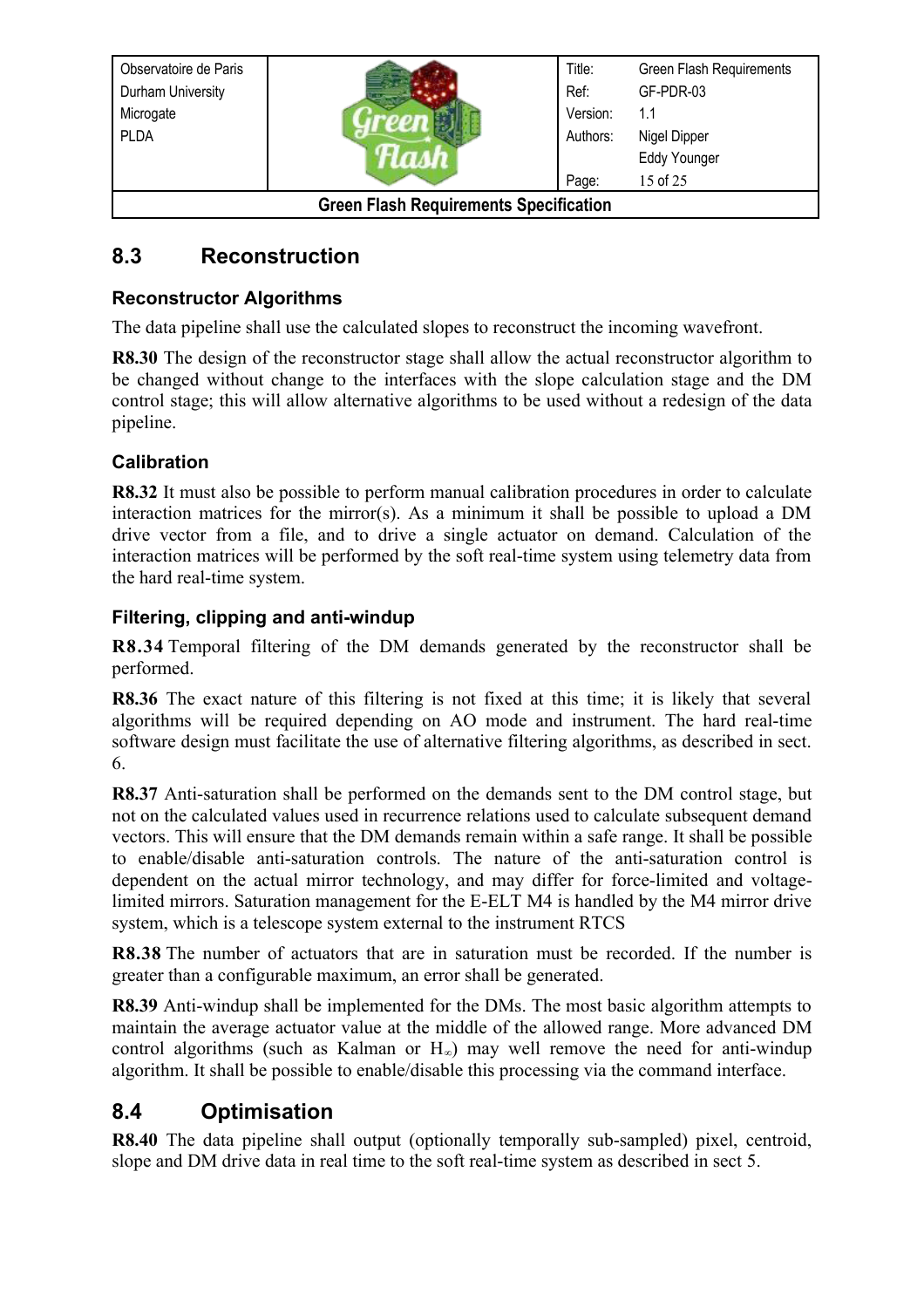| Observatoire de Paris                         |  | Title:   | Green Flash Requirements |
|-----------------------------------------------|--|----------|--------------------------|
| Durham University                             |  | Ref:     | GF-PDR-03                |
| Microgate                                     |  | Version: | 1.1                      |
| <b>PLDA</b>                                   |  | Authors: | Nigel Dipper             |
|                                               |  |          | <b>Eddy Younger</b>      |
|                                               |  | Page:    | 16 of 25                 |
| <b>Green Flash Requirements Specification</b> |  |          |                          |

<span id="page-15-0"></span>**R8.42** The soft real-time system will use this data to optimise the parameters used by the data pipeline, including but not limited to reference slopes, reconstructor matrices, temporal filter and predictive control parameters.

<span id="page-15-1"></span>**R8.44** The hard real-time system shall provide an interface to update the calibrator, centroider and reconstructor parameters in real time, without stopping the data pipeline or introducing additional latency.

# **9 Performance Requirements**

The latency requirement **[R3.20](#page-6-3)** is 2 frame periods between arrival of first pixel to delivery of last actuator value (with a goal for Green Flash of 1 frame period). All processing and data transfers for each frame must be completed within this time. The pipeline processing consists of the following stages; these need not and should not be sequential, in the sense that each stage may begin processing a frame before the previous stage has finished processing it.

- **1. Pixel calibration.** The computation for pixel calibration scales as  $O(n_{pixels})$ , and each pixel *may* be calibrated in parallel. This stage can begin *in principle* when the first pixel is received from the camera.
- **2. Slope calculation.** For weighted-CoG method, computation is O(n<sub>pixels</sub>) (or O<sub>subapertures</sub> when a "N brightest pixels" calculation is used), and each subaperture (for a Shack-Hartmann WFS) *may* be processed in parallel. *In principle* this stage may begin when the first calibrated pixel is received from the calibration stage (Shack-Hartmann, though typically it begins when the first full calibrated subaperture is received), or when a half-frame of calibrated pixels is received (Pyramid WFS).
- **3. Reconstruction.** For a MVM reconstructor, computation is  $O(n_{subapertures} \times n_{actuators})$ ; there are a variety of approaches to parallelising and otherwise optimising MVM. In principle this stage may begin when the first slope is received from the previous stage.
- **4. DM commands delivery.** Generally this cannot happen until the reconstruction stage is complete. In particular for the E-ELT, commands to drive M4 are delivered as Zernicke coefficients which *cannot* be calculated fully until the complete reconstructed wavefront is available.

Of these processes, reconstruction is generally the most computationally demanding for systems with large DM command vectors. In the calculations below, we allow half the latency budget for the reconstruction (1 frame time *required*, ½ frame time *goal*). It is presumed that the data transfer between computation stages is small relative to the computation – zero-copy methods used wherever possible.

### **9.1 Pipeline frequency**

The pipeline frequency is the same as the WFS frame rate and DM update rate.

### **9.2 Pixel Rates**

Pixel rates can be derived from frame rate and detector sizes.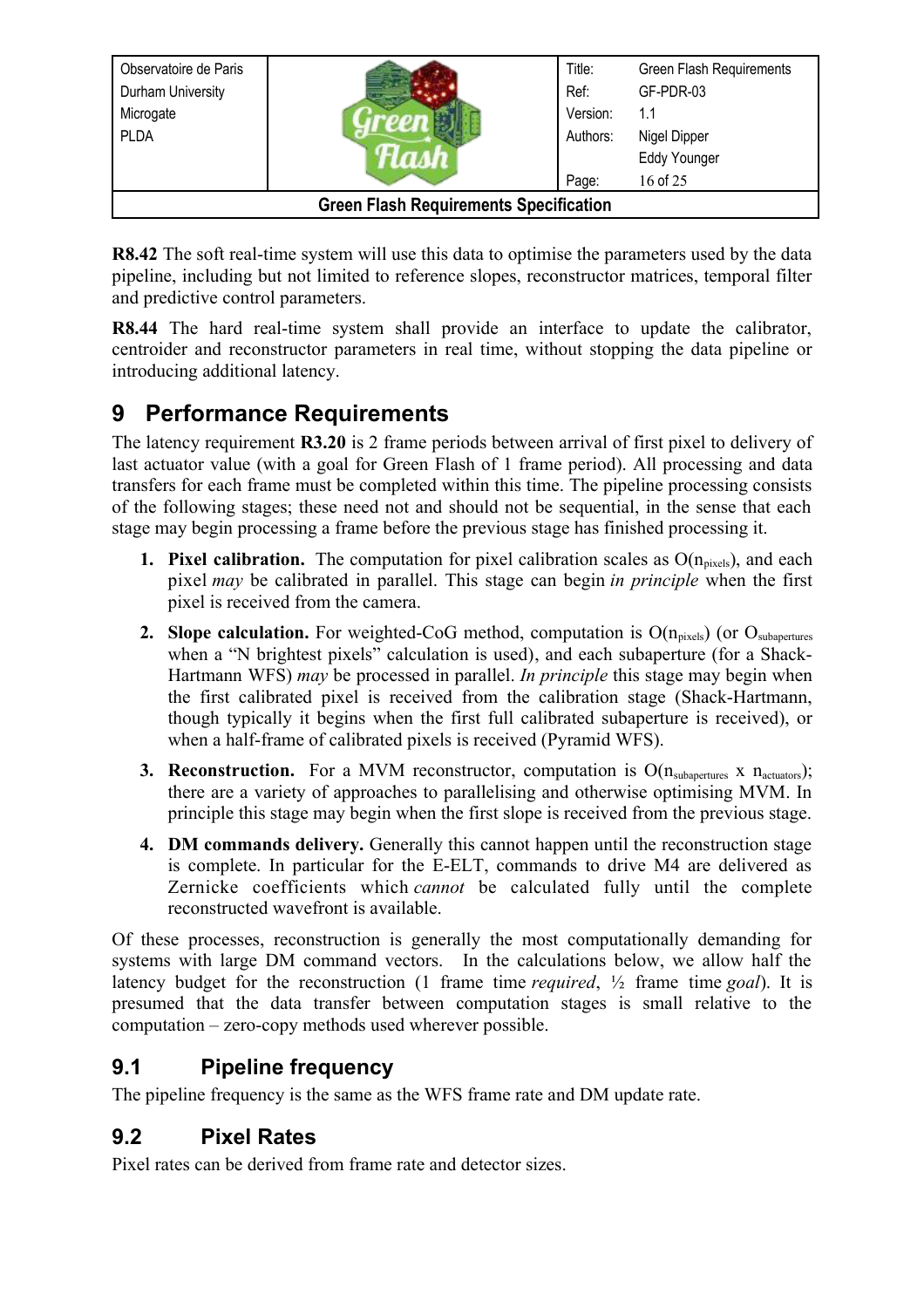| Observatoire de Paris                         |  | Title:   | Green Flash Requirements |
|-----------------------------------------------|--|----------|--------------------------|
| Durham University                             |  | Ref:     | GF-PDR-03                |
| Microgate                                     |  | Version: | 1.1                      |
| <b>PLDA</b>                                   |  | Authors: | Nigel Dipper             |
|                                               |  |          | <b>Eddy Younger</b>      |
|                                               |  | Page:    | 17 of 25                 |
| <b>Green Flash Requirements Specification</b> |  |          |                          |

### **9.3 Latency**

The required maximum latency from the arrival of the last pixel of an iteration to the beginning of DM demand output, is 2 frames (with a goal of 1 frame).

### **9.4 Jitter**

The maximum acceptable jitter in the latency value is not yet known and will be instrument specific. ESO suggest an upper bound of 10% of frame period. The goal for Green Flash is 100uS peak-to-peak jitter in the latency over a 1 second period.

### **9.5 Power consumption**

Minimising power consumption is a design goal for H2020 projects. Minimising the power requirements of Green Flash will reduce the power-budget for any instruments which make use of the Green Flash design and hence also reduce the cooling requirements. Since these instruments are installed at altitude in remote locations, both power requirements and cooling are important considerations.

### **9.6 Derived performance requirements**

Performance requirements for the various E-ELT instruments may be derived from the information in [Table 2.1.](#page-5-0) For each instrument, the most demanding case is taken in the case where a range of possibilities is quoted.

- $\triangleright$  As stated above, the latency requirement is taken as 2 full frames.
- ➢ The data rate is taken as *framerate*∗*pixelbytes*∗∑ *WFS pixels* , where each LGS WFS is assumed to be 1600x1600 pixels at 2 bytes/pixel, and each NGS WFS is assumed to be 800\*800 pixels at 2 bytes/pixel
- ➢ MAC performance assumes MVM reconstructor, and is calculated assuming 74x74 subapertures per LGS WFS, and 8x8 subapertures per NGS WFS unless shown otherwise in [Table 2.1,](#page-5-0) and 75x75 actuators for M4:
	- MAC/s = *framerate*∗(2∗∑*subapertures*)∗∑ *DMactuators*

[Table 9.1](#page-17-0) shows the derived requirements for each of the instruments listed in [Table 2.1:](#page-5-0)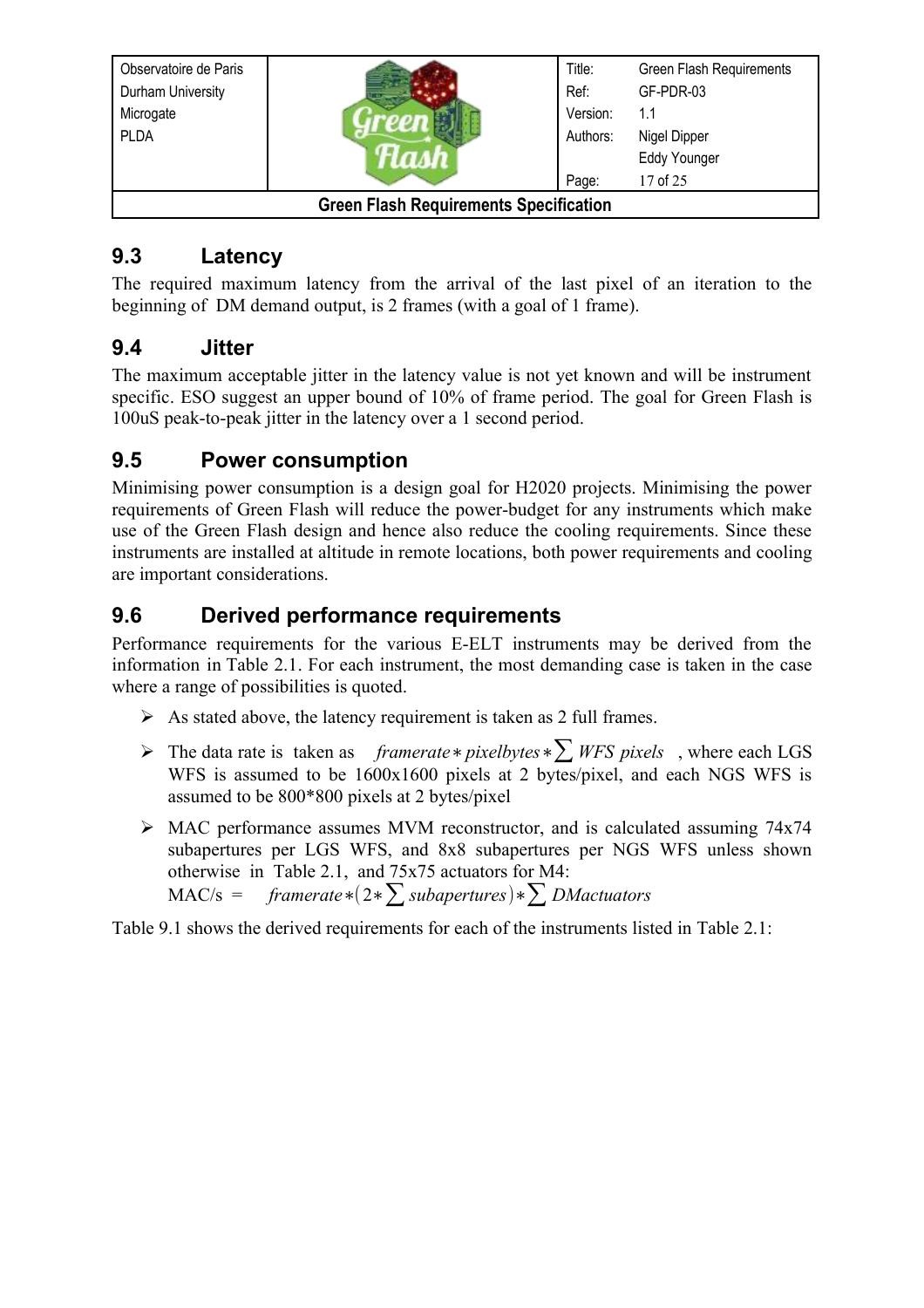Observatoire de Paris Durham University Microgate PLDA Title: Ref: Version: Authors: Page: Green Flash Requirements GF-PDR-03 1.1 Nigel Dipper Eddy Younger 18 of 25

**Green Flash Requirements Specification**

| <i>Instrument</i>           | <b>Frame Rate</b><br>(Hz) | Latency<br>(mS) | <i><b>Jitter</b></i><br>(uS) | <b>Pixel Rate</b><br>(Gb/s) | TMAC/s for<br><b>MVM</b> |
|-----------------------------|---------------------------|-----------------|------------------------------|-----------------------------|--------------------------|
| <b>HARMONI</b>              | 800                       | 2.5             | 125                          | 139.3                       | 0.2                      |
| MAORY/<br><b>MICADO</b>     | 500                       | $\overline{4}$  | 200                          | 138.2                       | 0.46                     |
| <b>METIS</b><br><b>SCAO</b> | 1000                      | $\overline{2}$  | 100                          | 10.2                        | $2.2$ GMAC/s             |
| <b>METIS</b><br><b>LTAO</b> | 1000                      | $\overline{2}$  | 100                          | 194.6                       | 0.37                     |
| <b>MOSIAC</b>               | 250                       | 8               | 400                          | 74.2                        | 1.4                      |
| <b>HIRES</b>                | 500                       | $\overline{4}$  | 200                          | 138.2                       | 0.28                     |
| <b>EPICS</b>                | 3000                      | 0.667           | 33                           | 122.9                       | 11.05                    |

#### <span id="page-17-0"></span>Table 9.1: derived performance requirements for E-ELT instruments

Performance requirements for the XAO EPICS instrument are included, however the Green Flash prototype will not attempt to meet these. The design should however be scaleable such that these requirements *could* be met by a larger-scale implementation of the prototype design.

The goal for the Green Flash prototype RTC is to meet and ideally exceed the most demanding of these instrument requirements (with the exception of EPICS as noted). [Table](#page-17-1) [9.2](#page-17-1) lists the performance design goals for the prototype.

<span id="page-17-6"></span><span id="page-17-5"></span>

|                          | <b>Required</b> | Goal |
|--------------------------|-----------------|------|
| $R9.10$ Frame Rate (Hz)  | 800             | 1000 |
| R9.20 Pixel Rate (Gb/s)  | <b>200</b>      | 250  |
| $R9.30$ TMAC/s           | 1.5             | 3.0  |
| R9.40 Max. Latency (mS)  | 2.0             | 1.0  |
| $R9.50$ Max. Jitter (uS) | 100             | 100  |

<span id="page-17-4"></span><span id="page-17-3"></span><span id="page-17-2"></span><span id="page-17-1"></span>Table 9.2: Green Flash prototype performance requirements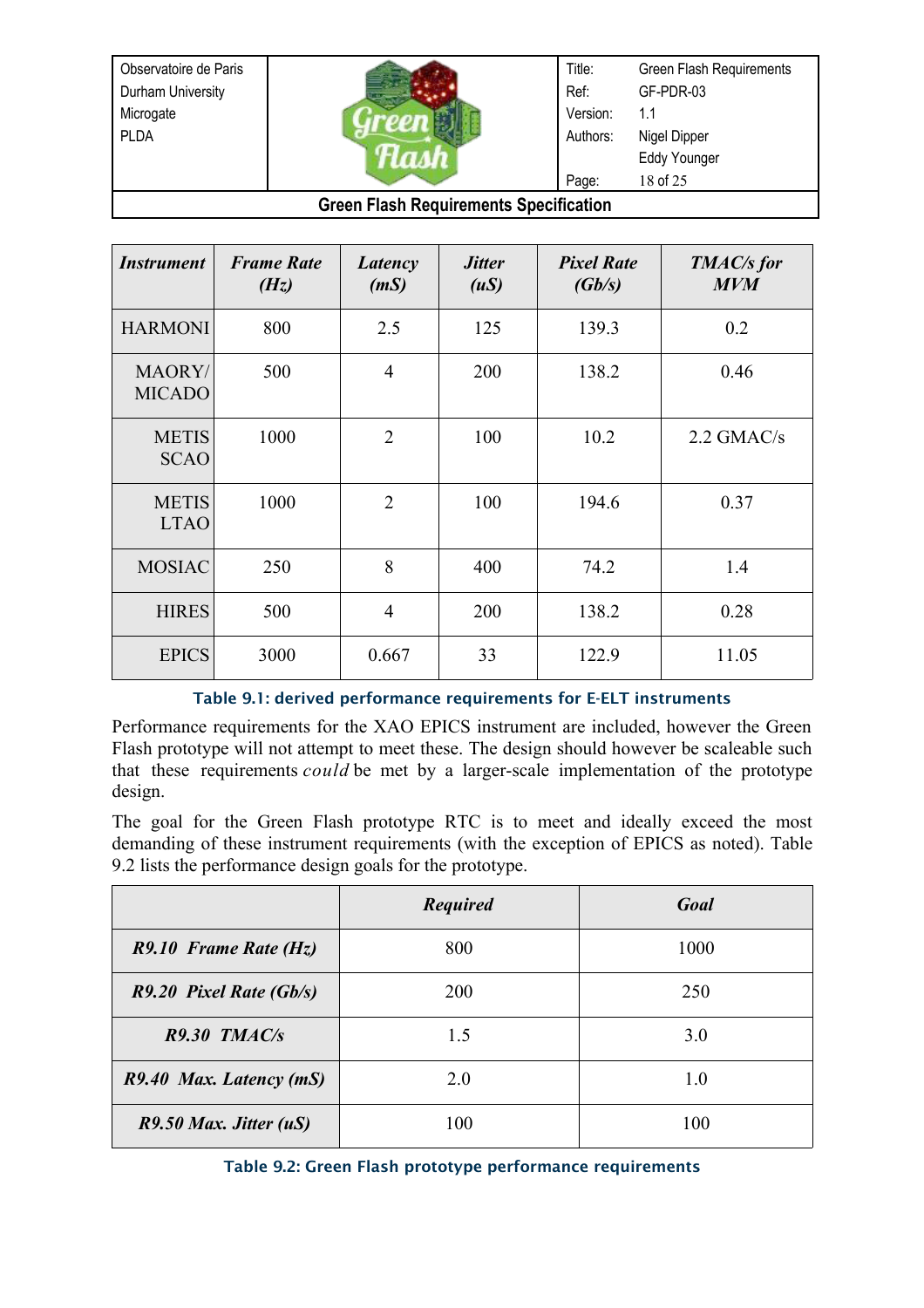| Observatoire de Paris                         |  | Title:   | Green Flash Requirements |
|-----------------------------------------------|--|----------|--------------------------|
| Durham University                             |  | Ref:     | GF-PDR-03                |
| Microgate                                     |  | Version: | 1.1                      |
| <b>PLDA</b>                                   |  | Authors: | Nigel Dipper             |
|                                               |  |          | <b>Eddy Younger</b>      |
|                                               |  | Page:    | 19 of 25                 |
| <b>Green Flash Requirements Specification</b> |  |          |                          |

# <span id="page-18-5"></span>**10 User Interface**

<span id="page-18-0"></span>**R10.10** An engineering graphical user interface (GUI) shall be provided with (at least) the following capabilities:

- <span id="page-18-11"></span>➢ **R10.20 I**t shall be possible to start, stop and pause (and then restart) the hard realtime data pipeline.
- <span id="page-18-10"></span>➢ **R10.30** It shall be possible to initialize and update all operational parameters.
- <span id="page-18-9"></span>➢ **R10.40** It shall be possible to visualize all status information.
- <span id="page-18-8"></span>➢ **R10.50** It shall be possible to visualise any real-time/diagnostic telemetry stream (suitably sub-sampled) produced by the hard real-time system.
- <span id="page-18-7"></span>➢ **R10.60** It shall be possible to export the GUI display to a remote workstation (possibly with some loss of real-time visualization capability).

<span id="page-18-6"></span>**R10.70** In addition to this engineering GUI, a remote user GUI will be produced. This will make use of the command interface to the hard real-time system described in sect. [7.5.](#page-9-3)

# <span id="page-18-1"></span>**11 Stability and Robustness**

<span id="page-18-4"></span>**R11.10** The RTC shall detect and reject invalid/erroneous data from all sources. Warnings shall be issued when this occurs.

<span id="page-18-3"></span>**R11.20** The RTC shall reject commands from the user which are not valid in its (the RTC's) current state; for example, if it has not been fully initialised.

<span id="page-18-2"></span>**R11.30** No sequence of user commands shall cause the RTC to crash or to enter an invalid or inconsistent state. It shall be robust to receipt of an arbitrary sequence of characters from a controlling terminal or equivalent source of input.

<span id="page-18-12"></span>**R11.40** The RTC shall be robust to disconnection or failure of any input during operation. Such events shall be detected by the RTC which shall continue operation if possible (in a degraded state if necessary), or terminate gracefully if continuation is not possible. Warnings shall be issued when such events occur.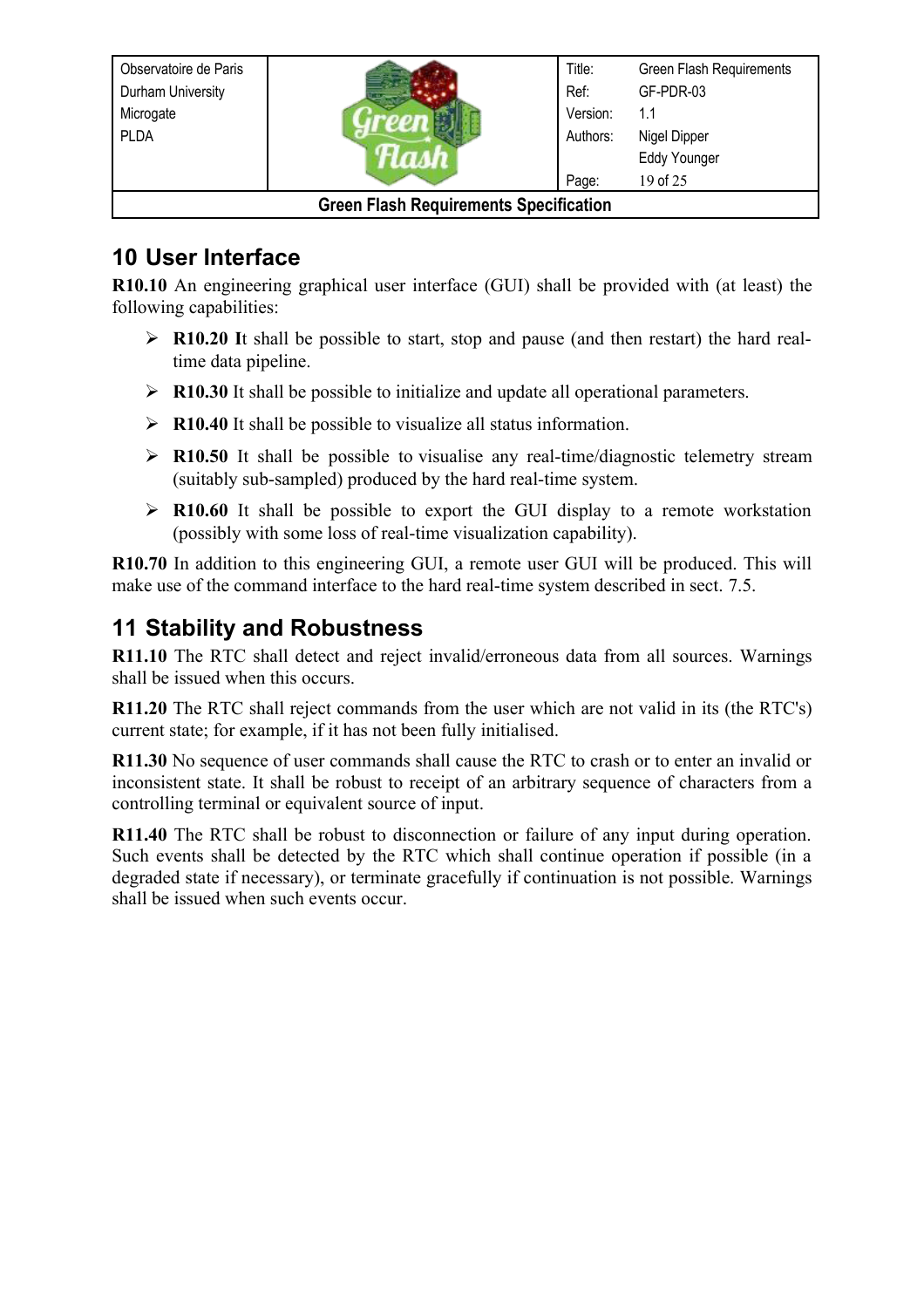| Observatoire de Paris                         |  | Title:   | Green Flash Requirements |  |  |
|-----------------------------------------------|--|----------|--------------------------|--|--|
| Durham University                             |  | Ref:     | GF-PDR-03                |  |  |
| Microgate                                     |  | Version: | 1.1                      |  |  |
| <b>PLDA</b>                                   |  | Authors: | Nigel Dipper             |  |  |
|                                               |  |          | <b>Eddy Younger</b>      |  |  |
| 20 of 25<br>Page:                             |  |          |                          |  |  |
| <b>Green Flash Requirements Specification</b> |  |          |                          |  |  |

# **12 Table of Requirements**

This section summarises the Green Flash requirements in table form. The requirements are fully described in the sections of this document referenced by the *Source* column.

| Requirement<br>N <sub>o</sub> | <b>Source</b> | <b>Description</b>                                                                                            |
|-------------------------------|---------------|---------------------------------------------------------------------------------------------------------------|
| <b>R3.10</b>                  | Section 3     | Real-time pipeline shall accept and process WFS data<br>at the full frame-rate                                |
| R3.20                         | Section 3     | Latency shall be $\leq$ 2 frame periods                                                                       |
| <b>R3.30</b>                  | Section 3     | RTC design shall be modular such that performance<br>goals may be achieved by appropriate hardware<br>choices |
| <b>R4.10</b>                  | Section 4     | Soft-real-time processor shall consume real-time<br>telemetry data from the hard-real-time pipeline           |
| R4.30                         | Section 4     | Soft real-time processor shall perform matrix<br>inversion to compute control matrices                        |
| R4.40                         | Section 4     | Soft real-time processor shall compute phase<br>covariance                                                    |
| R4.50                         | Section 4     | Offload low-order modes to telescope                                                                          |
| <b>R5.10</b>                  | Section 5     | Hard-real-time telemetry                                                                                      |
| R5.12                         | Section 5     | Hard-real-time telemetry data streams                                                                         |
| R5.14                         | Section 5.1   | Telemetry shall be DDS-based                                                                                  |
| R <sub>5.20</sub>             | Section 5.2   | Telemetry data recording                                                                                      |
| R <sub>5</sub> .22            | Section 5.2   | Capability to record undecimated data from all<br>sources for an (as-yet-unspecified) time period             |
| <b>R6.10</b>                  | Section 6     | RTC pipeline core shall be decoupled from the<br>middleware                                                   |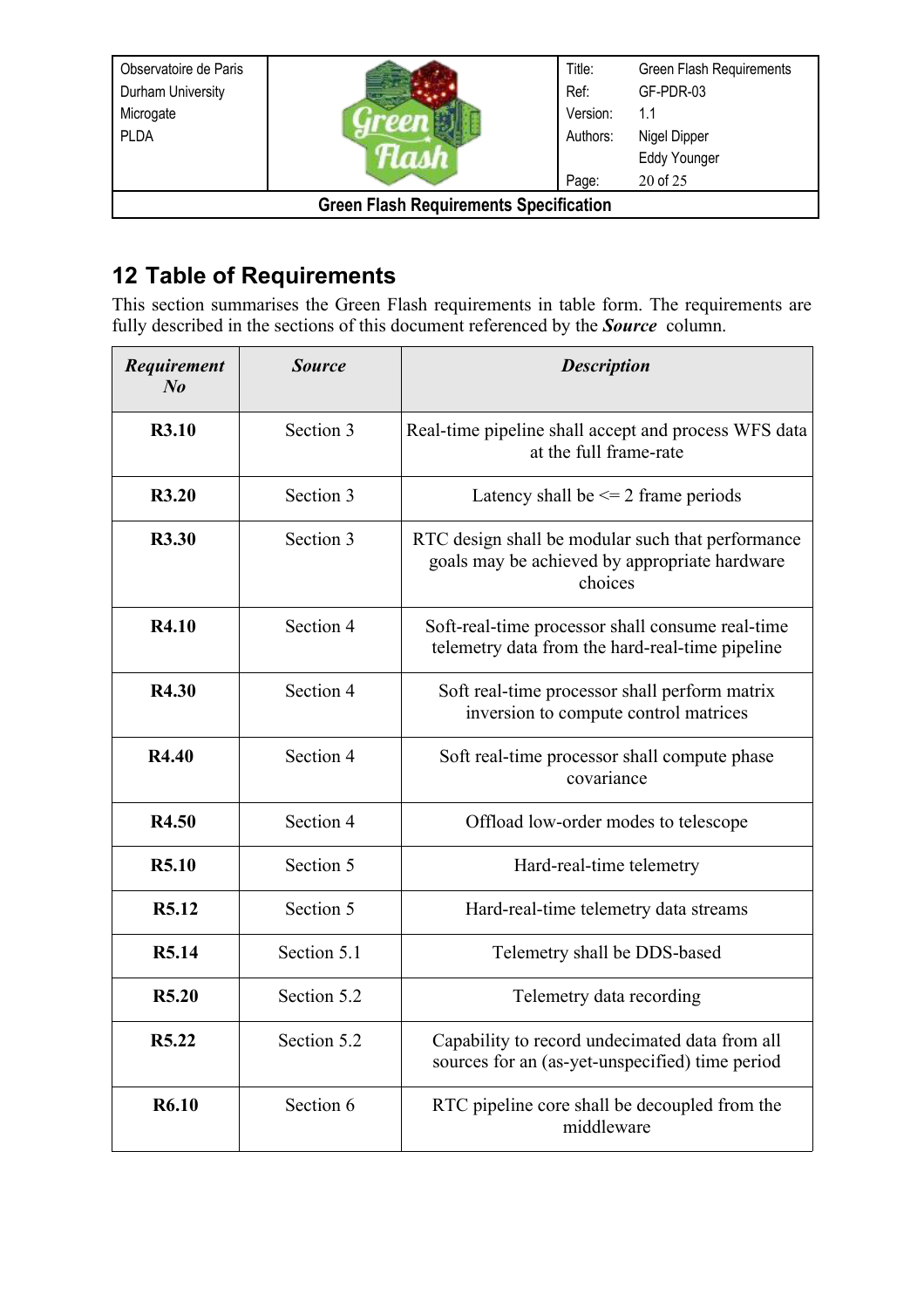

Title: Ref: Version: Authors: Page: Green Flash Requirements GF-PDR-03 1.1 Nigel Dipper Eddy Younger 21 of 25

| Requirement<br>$N_{0}$ | <b>Source</b> | <b>Description</b>                                                                                                    |
|------------------------|---------------|-----------------------------------------------------------------------------------------------------------------------|
| R6.20                  | Section 6     | Interfacing with middleware shall be implemented as<br>modules with middleware-independent interfaces to<br>the core. |
| R6.30                  | Section 6     | Core pipeline functions shall be modularised                                                                          |
| <b>R6.40</b>           | Section 6     | Minimum acceptable level of modularity                                                                                |
| R7.10                  | Section 7.1   | Interfaces shall conform to emerging ESO E-ELT<br>interfaces as far as possible                                       |
| R7.12                  | Section 7.1   | Real-time pipeline inter-module data format shall be<br><b>SPARTA</b> frame format                                    |
| R7.20                  | Section 7.2   | RTC shall be configurable to accept raw pixels,<br>calibrated pixels or centroids as input                            |
| R7.22                  | Section 7.2   | RTC input interface shall be modularised to enable<br>different camera types to be used                               |
| R7.24                  | Section 7.2   | Cameralink, sFPDP, AIA, GbE and 10GbE cameras<br>shall be supported                                                   |
| R7.30                  | Section 7.3   | RTC output to $DM(s)$ shall be modular, to support the<br>listed devices (at least)                                   |
| R7.40                  | Section 7.4   | All telemetry frames shall contain a frame number                                                                     |
| R7.42                  | Section 7.4   | All telemetry frames shall be timestamped and all<br>related frames shall be identifiable                             |
| R7.50                  | Section 7.5   | RTC shall provide interface/API for<br>command/control/configuration/status reporting                                 |
| R7.54                  | Section 7.5   | RTC shall report status regularly via GUI and<br>telemetry                                                            |
| R7.56                  | Section 7.5   | RTC shall report status changes asynchronously                                                                        |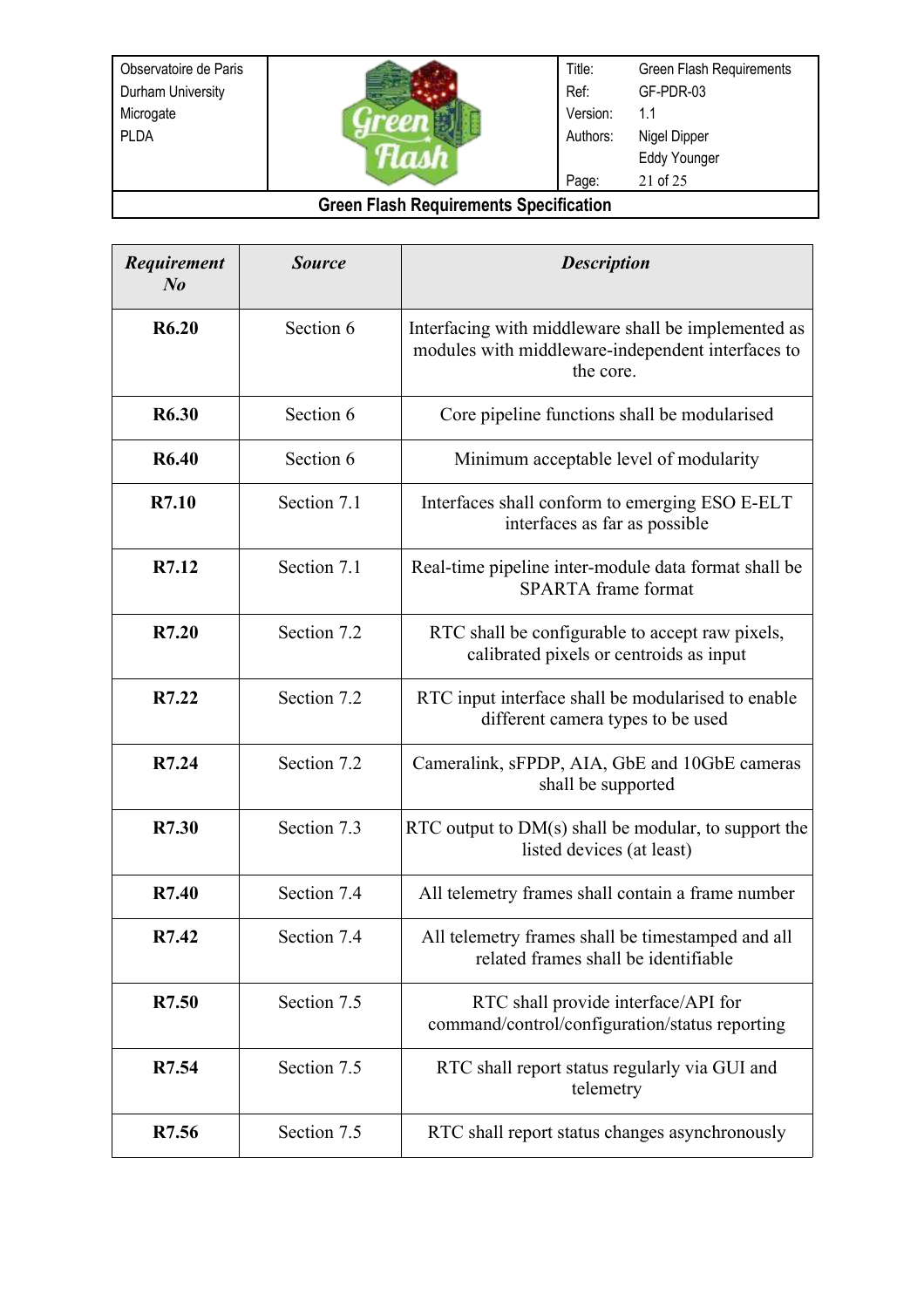

Title: Ref: Version: Authors: Page: Green Flash Requirements GF-PDR-03 1.1 Nigel Dipper Eddy Younger 22 of 25

| Requirement<br>$N_{0}$ | <b>Source</b> | <b>Description</b>                                                                        |
|------------------------|---------------|-------------------------------------------------------------------------------------------|
| R7.60                  | Section 7.5   | Sending commands to hard-RTC shall not increase<br>latency                                |
| R7.62                  | Section 7.5   | Any command affecting data pipeline shall be applied<br>only to full frames               |
| R7.64                  | Section 7.5   | There shall be software locks to serialise commands                                       |
| R7.66                  | Section 7.5   | Each command shall have a timeout; there shall be an<br>"Abort" command                   |
| R7.68                  | Section 7.5   | Commands shall return acknowledgement on<br>completion                                    |
| <b>R8.10</b>           | Section 8.2   | Wavefront processing shall be modularised                                                 |
| R8.11                  | Section 8.2   | Calibration procedures to generate pixel calibration<br>data shall be implemented         |
| R8.12                  | Section 8.2   | It shall be possible to update pixel calibration<br>parameters whilst pipeline is running |
| R8.13a                 | Section 8.2   | It shall be possible to select thresholding algorithm at<br>startup                       |
| <b>R8.13b</b>          | Section 8.2   | It shall be possible to switch thresholding algorithms<br>whilst pipeline is running      |
| R8.14a                 | Section 8.2   | Baseline centroiding algorithm shall be weighted<br>centre-of-gravity                     |
| <b>R8.14b</b>          | Section 8.2   | Correlation centroiding shall be implemented                                              |
| R8.15                  | Section 8.2   | Different centroiding algorithms shall be supportable                                     |
| R8.16                  | Section 8.2   | Fixed windowing shall be implemented                                                      |
| R8.17                  | Section 8.2   | Window size shall be independent of pitch                                                 |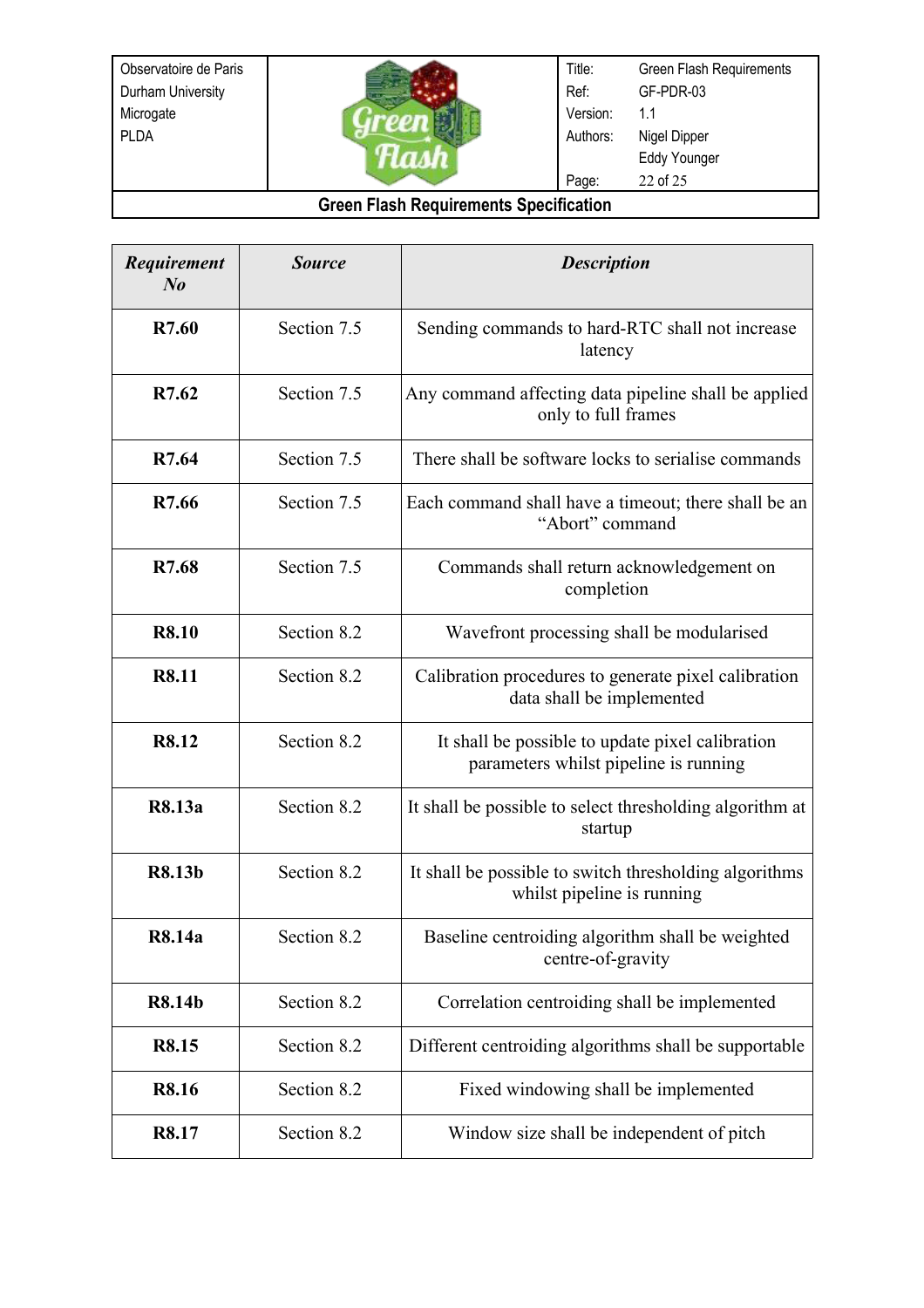

Title: Ref: Version: Authors: Page: Green Flash Requirements GF-PDR-03 1.1 Nigel Dipper Eddy Younger 23 of 25

| Requirement<br>$N_{0}$ | <b>Source</b> | <b>Description</b>                                                                     |
|------------------------|---------------|----------------------------------------------------------------------------------------|
| <b>R8.18</b>           | Section 8.2   | Adaptive windowing shall be implemented                                                |
| <b>R8.19</b>           | Section 8.2   | Non-square windows shall be supported                                                  |
| <b>R8.20</b>           | Section 8.2   | Temporal filtering of window positions                                                 |
| R8.22                  | Section 8.2   | Different windowing algorithms shall be supportable                                    |
| R8.24                  | Section 8.2   | Soft real-time system shall compute reference slopes                                   |
| <b>R8.26</b>           | Section 8.2   | Slope telemetry data must provide contiguous frames<br>for reference slope computation |
| <b>R8.28</b>           | Section 8.2   | Reference slopes shall be updateable whilst the<br>pipeline is running                 |
| <b>R8.30</b>           | Section 8.3   | Different reconstructor algorithms shall be<br>supportable                             |
| R8.32                  | Section 8.3   | Manual DM calibration procedures shall be supported                                    |
| R8.34                  | Section 8.3   | Temporal filtering of DM demands                                                       |
| <b>R8.36</b>           | Section 8.3   | Different temporal filtering algorithms shall be<br>supported                          |
| R8.37                  | Section 8.3   | Anti-saturation control for DM actuator drive                                          |
| R8.38                  | Section 8.3   | Number of DM actuators in saturation shall be<br>recorded                              |
| R8.39                  | Section 8.3   | Anti-windup algorithm for DM actuator drive                                            |
| <b>R8.40</b>           | Section 8.4   | Hard real-time pipeline shall publish telemetry in real<br>time.                       |
| R8.42                  | Section 8.4   | Soft real-time processor shall compute pipeline<br>optimisations in real-time          |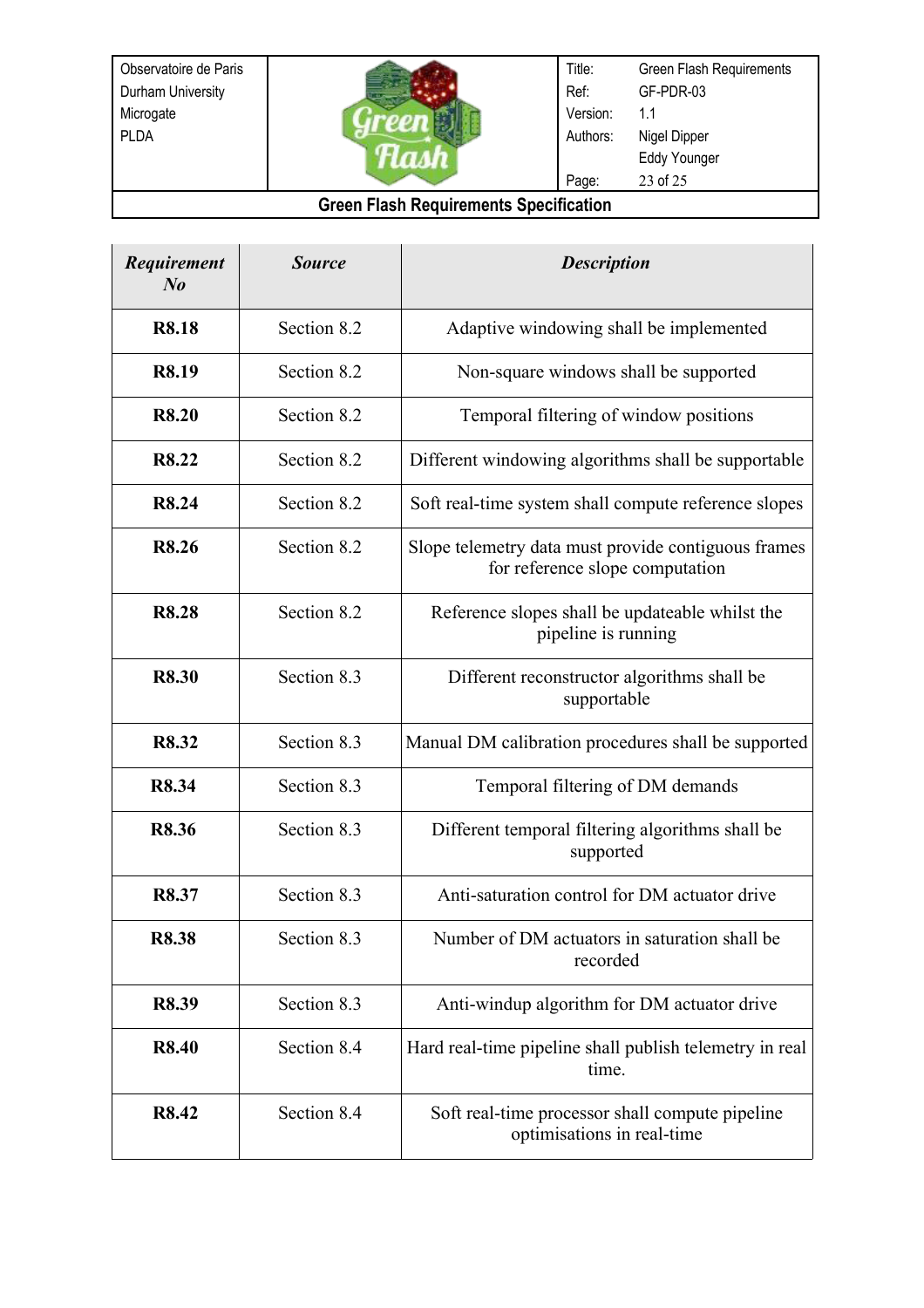

Title: Ref: Version: Authors: Page: Green Flash Requirements GF-PDR-03 1.1 Nigel Dipper Eddy Younger 24 of 25

| Requirement<br>$N_{0}$ | <b>Source</b> | <b>Description</b>                                                                                                   |
|------------------------|---------------|----------------------------------------------------------------------------------------------------------------------|
| <b>R8.44</b>           | Section 8.4   | It shall be possible to update the hard real-time<br>pipeline parameters in real time without introducing<br>latency |
| <b>R9.10</b>           | Table 9.2     | Frame rate $>= 800 Hz$                                                                                               |
| R9.20                  | Table 9.2     | Input pixel data rate $>=$ 200 $Gb/s$                                                                                |
| <b>R9.30</b>           | Table 9.2     | $MVM$ performance $>=$ 2TMAC/s                                                                                       |
| <b>R9.40</b>           | Table 9.2     | Max latency $\leq$ 2mS                                                                                               |
| R9.50                  | Table 9.2     | Max. jitter $\leq 100$ uS                                                                                            |
| R <sub>10.10</sub>     | Section 10    | An engineering user interface (UI) shall be provided                                                                 |
| R <sub>10.20</sub>     | Section 10    | It shall be possible to start, stop, pause and restart the<br>real-time pipeline via the engineering UI              |
| R <sub>10.30</sub>     | Section 10    | It shall be possible to initialise all parameters via the<br>engineering UI                                          |
| R <sub>10.40</sub>     | Section 10    | It shall be possible to visualise all status information<br>via the engineering UI                                   |
| R <sub>10.50</sub>     | Section 10    | It shall be possible to visualise any real-time or<br>diagnostic telemetry stream via the engineering UI             |
| R <sub>10.60</sub>     | Section 10    | It shall be possible to export the engineering UI to a<br>remote workstation                                         |
| R <sub>10.70</sub>     | Section 10    | A remote user GUI shall be produced                                                                                  |
| R11.10                 | Section 11    | RTC shalll reject invalid/erroneous input                                                                            |
| R11.20                 | Section 11    | RTC shall reject invalid user input and commands                                                                     |
| R11.30                 | Section 11    | No sequence of user commands shall crash the RTC                                                                     |